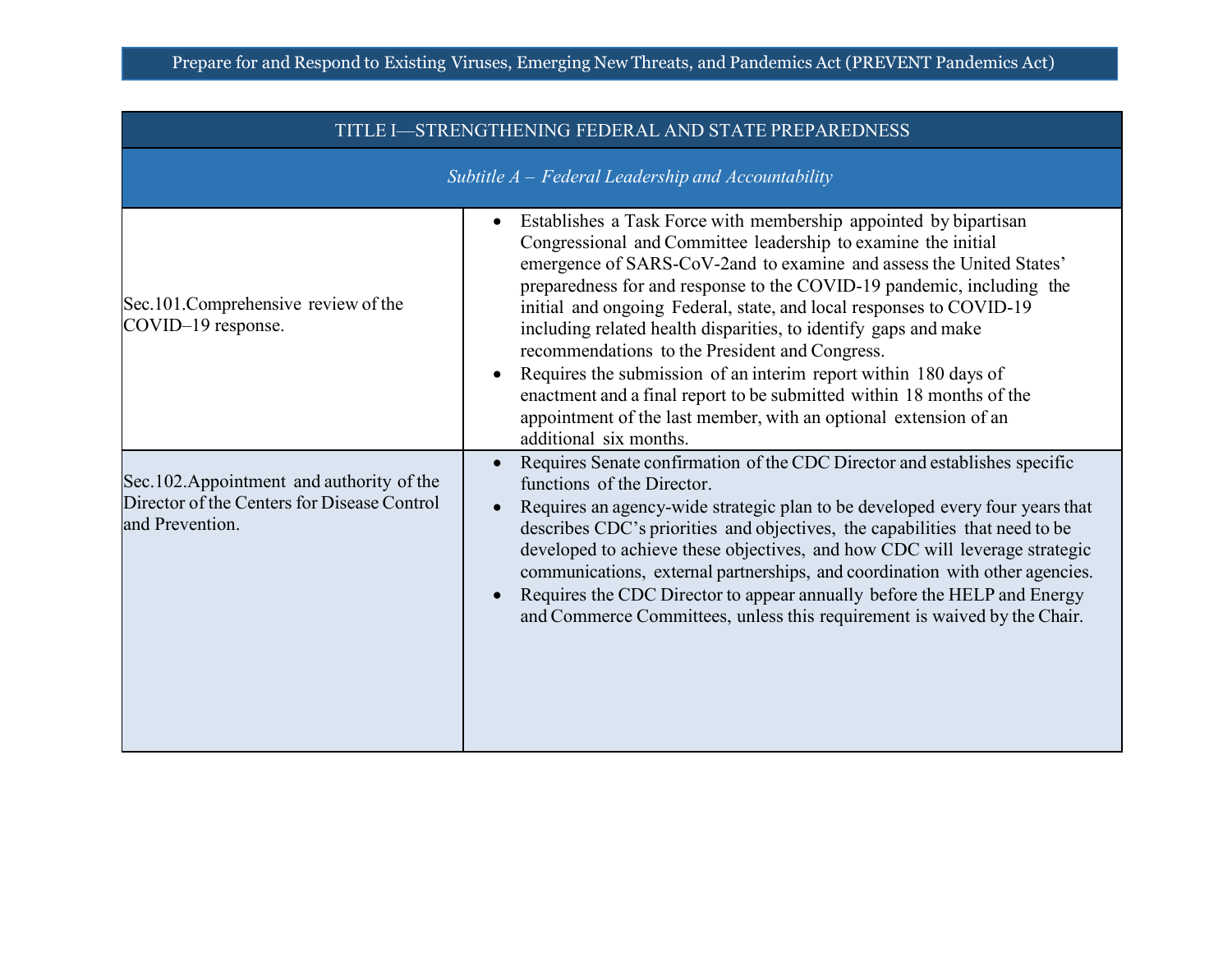| Sec.103.Additional provisions related to the<br>Centers for Disease Control and Prevention. | Allows the CDC Director to appoint directors of individual centers of<br>CDC's for five-year terms, with no limit on the number of terms to which<br>an individual can be appointed.                       |
|---------------------------------------------------------------------------------------------|------------------------------------------------------------------------------------------------------------------------------------------------------------------------------------------------------------|
|                                                                                             | Provides CDC with other transaction authority (OTA) for purposes of<br>biosurveillance, infectious disease modeling and public health<br>preparedness and response activities, including related research. |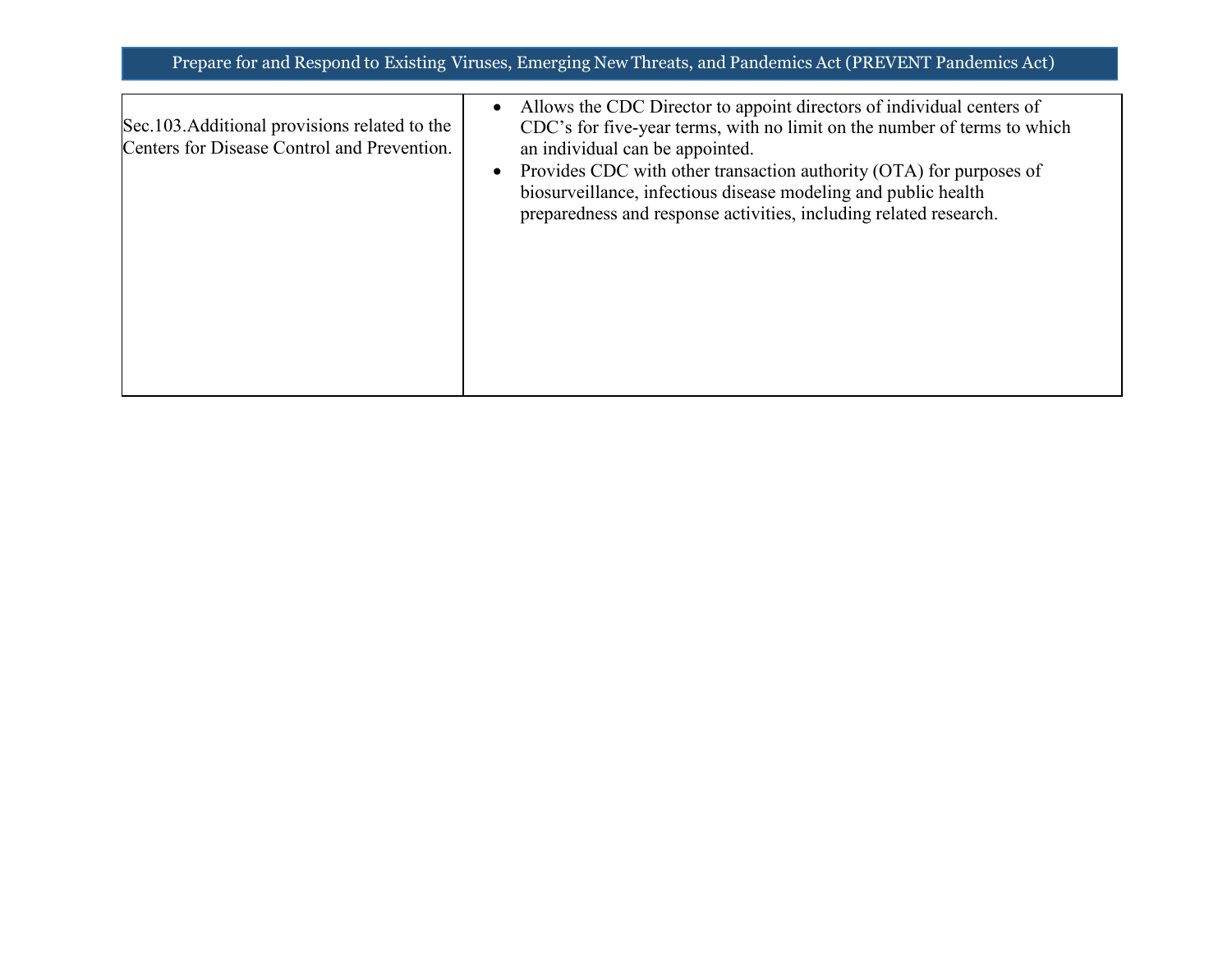| Sec.104. Public health and medical<br>preparedness and response coordination. | Provides additional authority for the Secretary of HHS to coordinate with, and<br>request support from, other departments and agencies in leading the Federal<br>public health and medical response to a public health emergency and includes a<br>GAO study on the use of existing authorities for related interagency agreements.<br>Clarifies ASPR's role and responsibilities in public health and medical<br>preparedness and response activities.<br>Requires national- and state-level full-scale exercises every five years to<br>identify and address gaps in preparedness and response, including the ability of<br>SNS to appropriately support the response to a large-scale, long-term public<br>health emergency.<br>Requires the ASPR to appear annually before the HELP and Energy and<br>Commerce Committees, unless this requirement is waived by the Chair.<br>Requires HHS to submit an annual report to Congress on the state of public<br>health preparedness. |
|-------------------------------------------------------------------------------|--------------------------------------------------------------------------------------------------------------------------------------------------------------------------------------------------------------------------------------------------------------------------------------------------------------------------------------------------------------------------------------------------------------------------------------------------------------------------------------------------------------------------------------------------------------------------------------------------------------------------------------------------------------------------------------------------------------------------------------------------------------------------------------------------------------------------------------------------------------------------------------------------------------------------------------------------------------------------------------|
| Sec.105.Strengthening public health<br>communication.                         | Requires the Secretary of HHS to establish a Public Health Information and<br>Communication Advisory Committee to provide recommendations to the<br>Secretary on communication and dissemination of scientific and evidence-<br>based public health information during public health emergencies.                                                                                                                                                                                                                                                                                                                                                                                                                                                                                                                                                                                                                                                                                    |
| Sec.106. Office of Pandemic Preparedness<br>and Response Policy.              | Establishes an Office of Pandemic Preparedness and Response Policy<br>(OPPRP) within the Executive Office of the President, led by a Director<br>appointed by the President, to advise on pandemic preparedness and<br>response policy and support coordination and communication within the<br>Federal Government related to preparedness and response. Specific<br>functions of the Director include:<br>Serving as the principal advisor to the President on all matters<br>$\circ$<br>related to pandemic preparedness and response policy and make<br>recommendations regarding pandemic and other biological threats<br>that may impact national security;<br>Providing strategic direction to departments and agencies around<br>$\circ$<br>preparedness for and response to pandemic and other biological<br>threats;<br>Facilitating coordination and communication between departments<br>$\circ$                                                                          |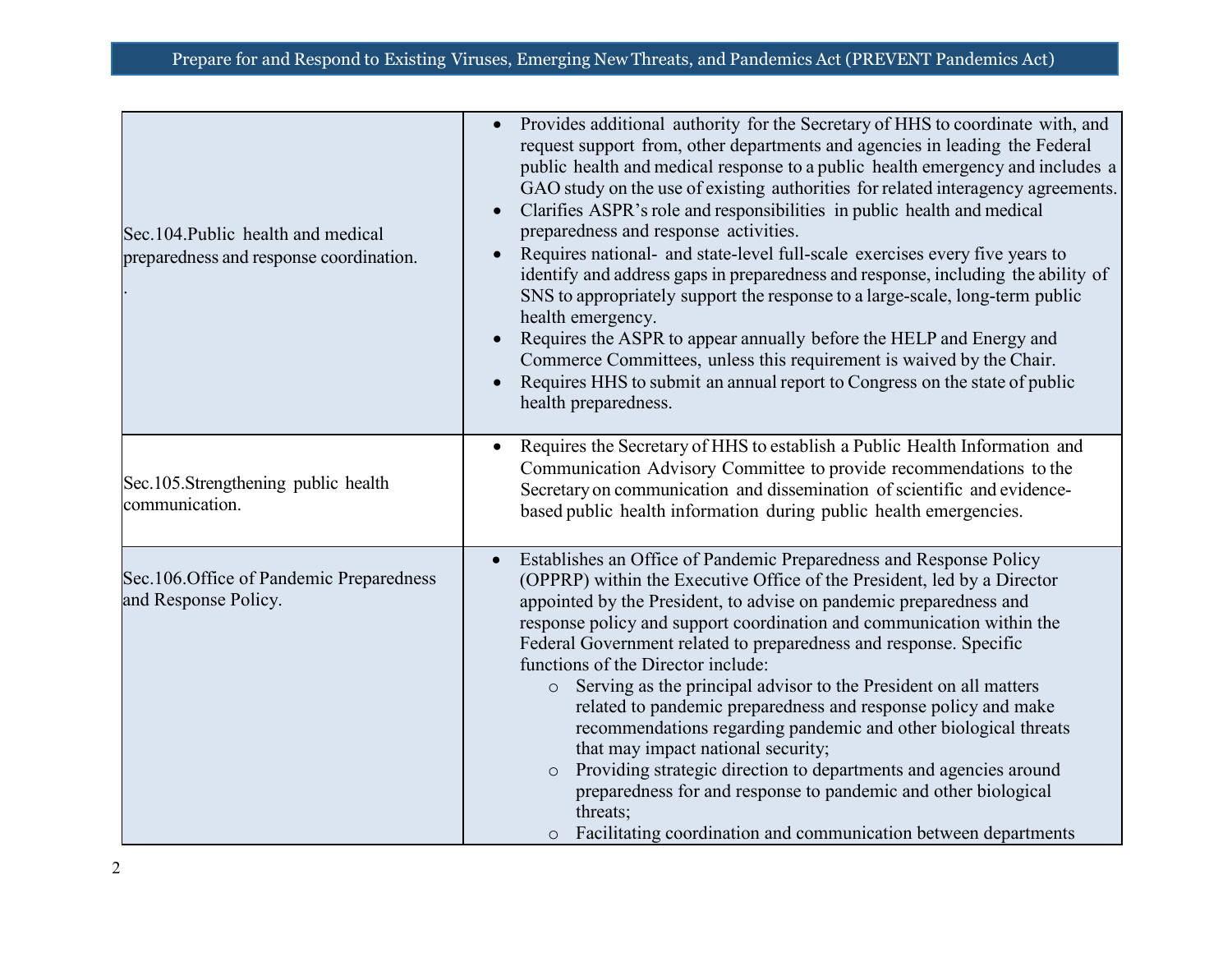|                                                               | and agencies to improve preparedness and response, and ensuring<br>that the authorities, capabilities, and expertise of departments and<br>agencies are appropriately leveraged to facilitate the whole-of-<br>Government response to such threats;<br>Overseeing coordination of federal efforts to address medical<br>$\circ$<br>product and medical supply needs during a response to a pandemic<br>or other biological threat, including supporting efforts to assess<br>any relevant supply chain vulnerabilities; and<br>Overseeing coordination of federal efforts to support the research,<br>$\circ$<br>development, manufacture, and procurement of medical<br>countermeasures, including serving as Co-Chair of the Public<br>Health Emergency Medical Countermeasures Enterprise and<br>promoting coordination between departments and agencies.<br>Requires the Director to develop a Preparedness Outlook Report every 5<br>years on situations and conditions that warrant significant attention related<br>to preparedness and response including opportunities and challenges<br>related to medical countermeasures;<br>Establishes the Director as a member of the Domestic Policy Council and<br>the National Security Council;<br>Requires the Director to conduct a review of existing federal policies and<br>related materials to identify gaps and inefficiencies related to preparedness and<br>response and submit to Congress a report, which shall be updated every two<br>years, describing the findings of the review, current and emerging threats,<br>federal roles and responsibilities, and any plans and associated barriers to<br>address such findings. |
|---------------------------------------------------------------|----------------------------------------------------------------------------------------------------------------------------------------------------------------------------------------------------------------------------------------------------------------------------------------------------------------------------------------------------------------------------------------------------------------------------------------------------------------------------------------------------------------------------------------------------------------------------------------------------------------------------------------------------------------------------------------------------------------------------------------------------------------------------------------------------------------------------------------------------------------------------------------------------------------------------------------------------------------------------------------------------------------------------------------------------------------------------------------------------------------------------------------------------------------------------------------------------------------------------------------------------------------------------------------------------------------------------------------------------------------------------------------------------------------------------------------------------------------------------------------------------------------------------------------------------------------------------------------------------------------------------------------------------------------------------------------------|
|                                                               | Subtitle $B -$ State and Local Readiness                                                                                                                                                                                                                                                                                                                                                                                                                                                                                                                                                                                                                                                                                                                                                                                                                                                                                                                                                                                                                                                                                                                                                                                                                                                                                                                                                                                                                                                                                                                                                                                                                                                     |
| Sec.111. Improving state and local public<br>health security. | Updates the CDC Public Health Emergency Preparedness (PHEP) cooperative<br>agreements to ensure coordination between health departments and other state<br>agencies to improve preparedness and response planning.<br>Requires PHEP recipients to provide technical assistance to agencies and other<br>entities in which there is an increased risk of infectious disease outbreaks, such<br>as residential care facilities and group homes, in order to improve preparedness<br>and response.                                                                                                                                                                                                                                                                                                                                                                                                                                                                                                                                                                                                                                                                                                                                                                                                                                                                                                                                                                                                                                                                                                                                                                                              |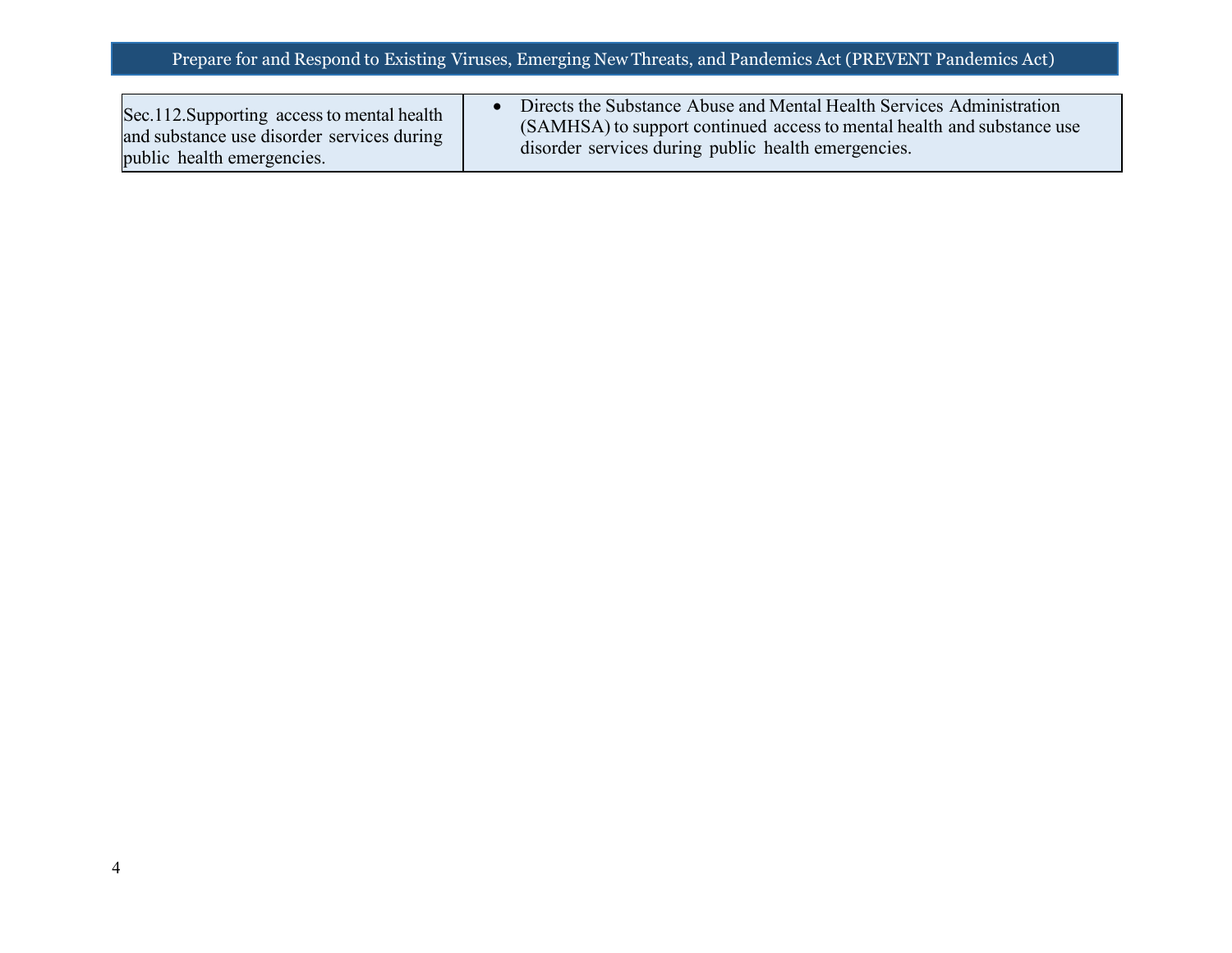|                                                                                    | Requires SAMHSA's Strategic Plan and Biennial Report to Congress to include<br>the agency's activities to support continued access to mental health and<br>substance use disorder services during public health emergencies, including for<br>at-risk individuals.<br>Requires the Assistant Secretary to submit a report to Congress, based on<br>feedback from SAMHSA's advisory councils, describing steps SAMHSA can<br>take to $(1)$ improve the provision of mental health and substance use disorder<br>services as part of the medical response to a public health emergency and (2)<br>improve the provision of such services during public health emergencies.<br>Requires GAO to report on SAMHSA's work during the COVID-19 pandemic. |
|------------------------------------------------------------------------------------|---------------------------------------------------------------------------------------------------------------------------------------------------------------------------------------------------------------------------------------------------------------------------------------------------------------------------------------------------------------------------------------------------------------------------------------------------------------------------------------------------------------------------------------------------------------------------------------------------------------------------------------------------------------------------------------------------------------------------------------------------|
| Sec.113. Trauma care reauthorization.                                              | Reauthorizes two grant programs to improve the provision of trauma care,<br>$\bullet$<br>including in rural areas, by increasing coordination and situational awareness<br>within emergency medical and trauma systems and identifying and<br>disseminating best practices.<br>Directs ASPR to support the improvement and coordination of emergency<br>medical services and trauma care during a public health emergency, which may<br>include issuing guidance for patient movement and triage and disseminating<br>best practices and related information.                                                                                                                                                                                     |
| Sec.114.Assessment of containment and<br>mitigation of infectious diseases.        | Requires a GAO report on state and territorial preparedness and response plans<br>to mitigate the spread of COVID-19 and technical assistance provided by the<br>federal government to support such mitigation efforts over the course of the<br>pandemic.                                                                                                                                                                                                                                                                                                                                                                                                                                                                                        |
|                                                                                    | TITLE II-IMPROVING PUBLIC HEALTH PREPAREDNESS AND RESPONSE CAPACITY                                                                                                                                                                                                                                                                                                                                                                                                                                                                                                                                                                                                                                                                               |
|                                                                                    | Subtitle A - Addressing Disparities and Improving Public Health Emergency Responses                                                                                                                                                                                                                                                                                                                                                                                                                                                                                                                                                                                                                                                               |
| Sec.201.Addressing social determinants of<br>health and improving health outcomes. | Authorizes a grant program to support evidence-based or evidence-informed<br>projects to reduce health disparities and improve health outcomes by increasing<br>capacity to address social determinants of health within communities, such as<br>through disseminating strategies to address social determinants of health, ways<br>to use technology to improve coordination with social services, and<br>implementing                                                                                                                                                                                                                                                                                                                           |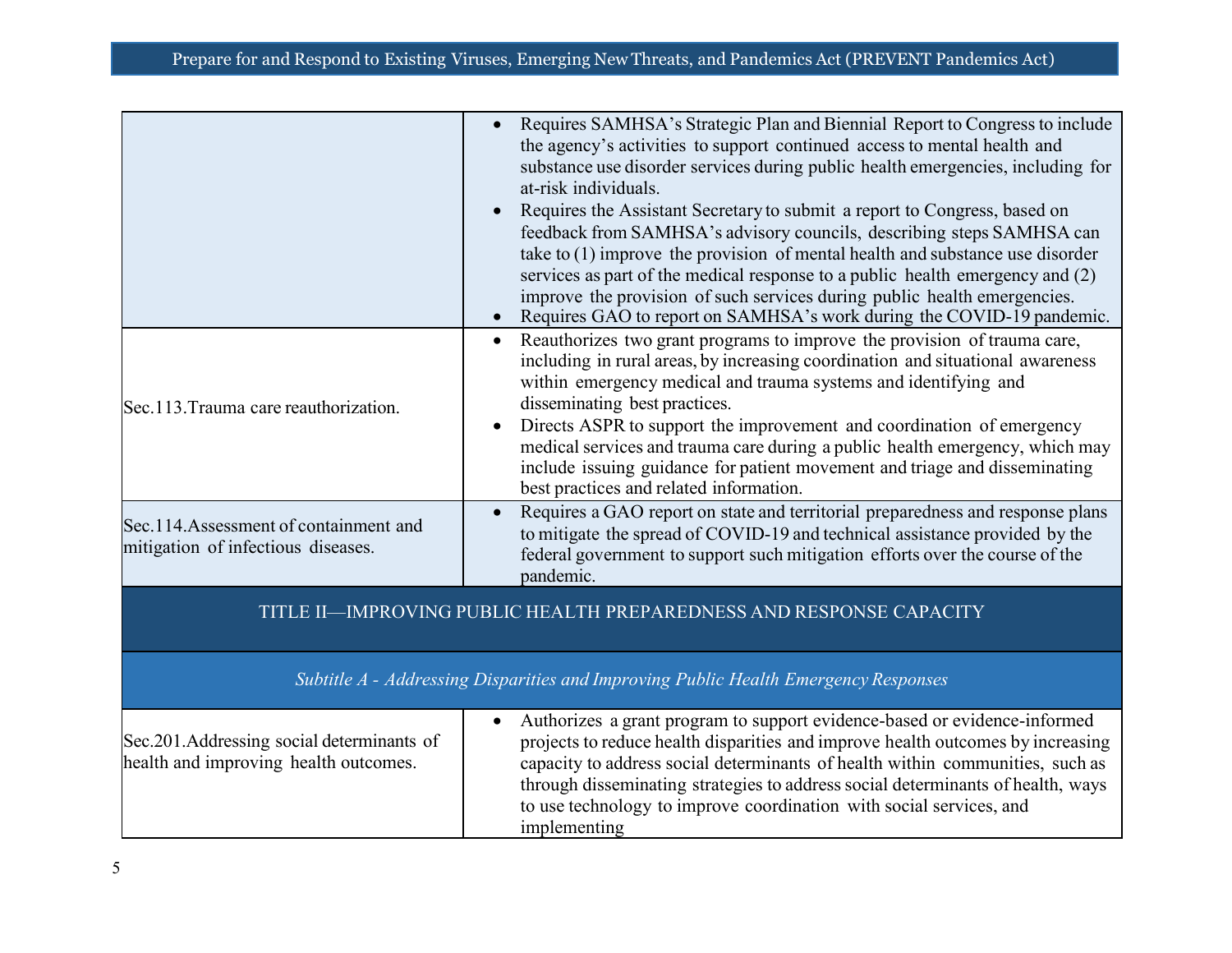|                                                                                                | best practices for improving health outcomes.<br>Authorizes grants to identify or facilitate the development of best practices to<br>support improved health outcomes by addressing social determinants of health;<br>provide technical assistance, training, and evaluation assistance to health<br>departments; or establish or operate regional centers to develop, evaluate, and<br>disseminate effective strategies to address social determinants of health.<br>Requires the Secretary to submit a report to Congress on activities funded.<br>Requires a GAO study on the outcomes and effectiveness of this program and<br>coordination with related HHS programs.                                                                                                                                                                                                                                                                                                                                                                                                                                                                                                     |
|------------------------------------------------------------------------------------------------|--------------------------------------------------------------------------------------------------------------------------------------------------------------------------------------------------------------------------------------------------------------------------------------------------------------------------------------------------------------------------------------------------------------------------------------------------------------------------------------------------------------------------------------------------------------------------------------------------------------------------------------------------------------------------------------------------------------------------------------------------------------------------------------------------------------------------------------------------------------------------------------------------------------------------------------------------------------------------------------------------------------------------------------------------------------------------------------------------------------------------------------------------------------------------------|
| Sec.202. National Academies of<br>Sciences, Engineering, and Medicine<br>report.               | Requires a National Academies of Sciences, Engineering, and Medicine (or<br>$\bullet$<br>"National Academies") study on the effects of health disparities on health<br>outcomes, including related to public health emergencies.<br>Clarifies that the National Academies may leverage relevant ongoing work to<br>complete these requirements.                                                                                                                                                                                                                                                                                                                                                                                                                                                                                                                                                                                                                                                                                                                                                                                                                                |
|                                                                                                | Subtitle B - Improving Public Health Data                                                                                                                                                                                                                                                                                                                                                                                                                                                                                                                                                                                                                                                                                                                                                                                                                                                                                                                                                                                                                                                                                                                                      |
| Sec.211.Modernizing biosurveillance<br>capabilities and infectious disease data<br>collection. | Updates biosurveillance capabilities to improve public health situational<br>awareness by:<br>o Clarifying the Secretary's public health situational awareness authority<br>to include modernizing applicable existing public health data systems<br>and networks of the Department of Health and Human Services to<br>reflect technological advancements.<br>Adding topics for discussion at the public meeting required under<br>$\circ$<br>current law to improve situational awareness, such as integration of<br>laboratory and other relevant data systems and improving electronic<br>exchange of health information.<br>Updating the strategy and implementation plan to improve collaboration<br>$\circ$<br>among Federal departments, implement lessons learned from previous<br>public health emergencies, and identify steps the Secretary will take to<br>further develop and integrate infectious disease detection, support rapid<br>and accurate reporting of laboratory test results during a public health<br>emergency, and improve coordination with public health officials,<br>clinical laboratories, and other entities with expertise in public health |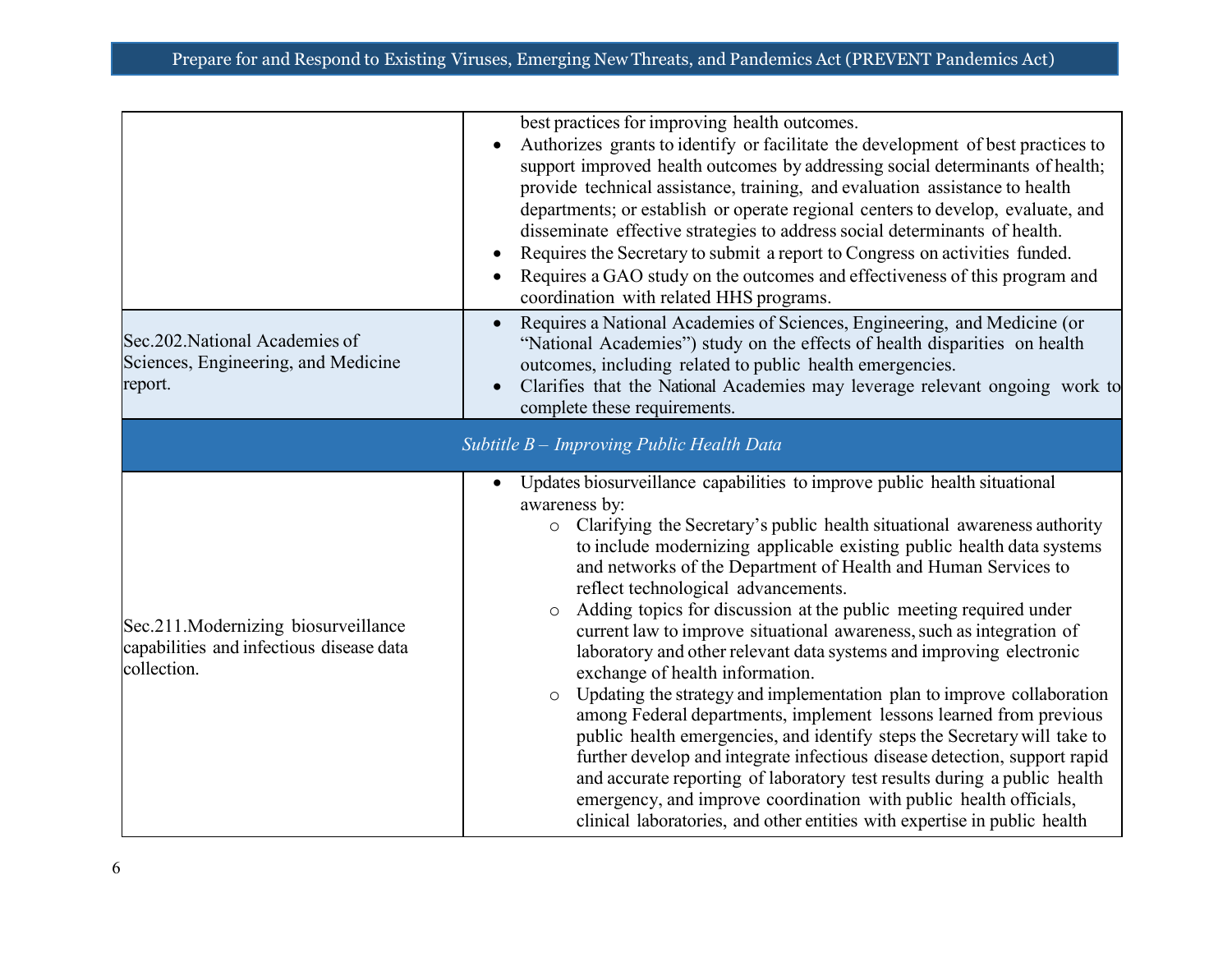|                                                                                         | surveillance.                                                                                                                                                                                                                                                                                                                                                                                                                                                                                                                                                                                                                                                                                                                                                                                                                                                                                                                                                                                                                                                                                                 |
|-----------------------------------------------------------------------------------------|---------------------------------------------------------------------------------------------------------------------------------------------------------------------------------------------------------------------------------------------------------------------------------------------------------------------------------------------------------------------------------------------------------------------------------------------------------------------------------------------------------------------------------------------------------------------------------------------------------------------------------------------------------------------------------------------------------------------------------------------------------------------------------------------------------------------------------------------------------------------------------------------------------------------------------------------------------------------------------------------------------------------------------------------------------------------------------------------------------------|
|                                                                                         | Clarifying that an existing authority allowing the Secretary to award<br>$\circ$                                                                                                                                                                                                                                                                                                                                                                                                                                                                                                                                                                                                                                                                                                                                                                                                                                                                                                                                                                                                                              |
|                                                                                         | grants to states to establish or operate state or regional situational                                                                                                                                                                                                                                                                                                                                                                                                                                                                                                                                                                                                                                                                                                                                                                                                                                                                                                                                                                                                                                        |
|                                                                                         | awareness systems should be carried out by the CDC Director                                                                                                                                                                                                                                                                                                                                                                                                                                                                                                                                                                                                                                                                                                                                                                                                                                                                                                                                                                                                                                                   |
| Sec.212. Genomic sequencing, analytics, and<br>public health surveillance of pathogens. | Requires the Secretary to issue guidance to support collaboration related to<br>genomic sequencing of pathogens.<br>Directs the CDC Director, in consultation with the Director of the NIH and<br>heads of other departments and agencies, to strengthen and expand activities<br>related to advanced molecular detection and genomic sequencing of pathogens,<br>including the use of genomic sequencing technologies to inform surveillance<br>activities, enhancing the sequencing and analytics capabilities of the public<br>health workforce, and continuing partnerships with public and private entities<br>for these activities.<br>Allows the CDC to award grants, contracts, or cooperative agreements to<br>entities with expertise in genomic sequencing for public health purposes.<br>Requires the Secretary to establish Centers of Excellence to support innovation<br>in pathogen genomics and molecular epidemiology.                                                                                                                                                                      |
| Sec.213. Supporting public health data<br>availability and access modernization.        | Amends public health data systems modernization provisions in current law by<br>$\bullet$<br>directing the CDC Director to disseminate public health data standards within<br>two years to improve the exchange of public health data and reporting to public<br>health data systems.<br>Directs ONC to conduct a study on the use of electronic data standards to order<br>and report laboratory test results.<br>Directs the Secretary to improve the access, exchange, and use of public health<br>data by updating existing, and entering into new, memoranda of understanding<br>or data use agreements with relevant federal agencies and other public and<br>private entities.<br>Allows the Secretary to work with public health departments to improve the<br>availability of public health data, and information sharing between health<br>departments, CDC, and ASPR, including information from health care facilities.<br>Authorizes a program to develop best practices to improve the quality and<br>completeness of the collection of demographic data to support public health<br>responses. |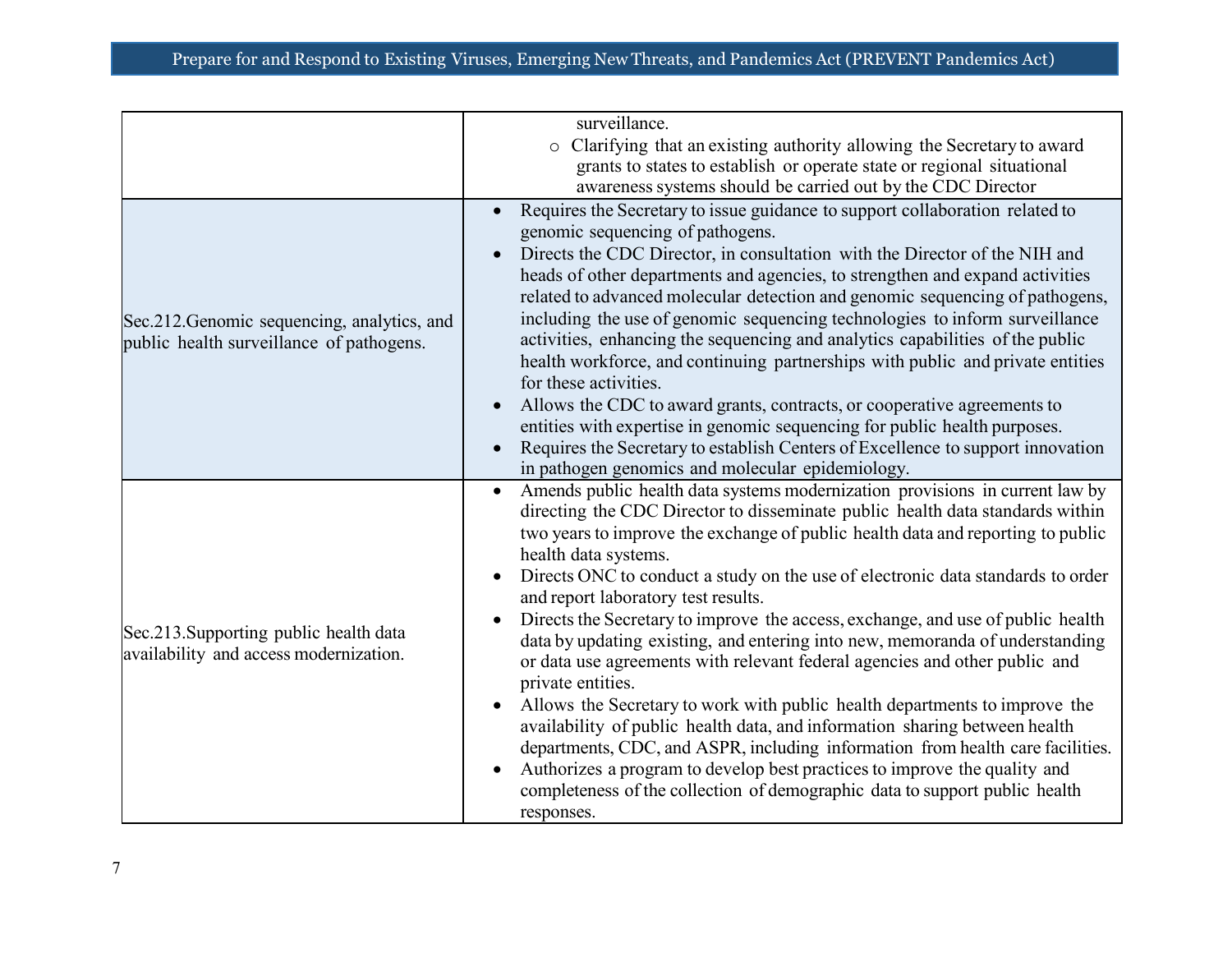| Sec.214. Epidemic forecasting and outbreak<br>analytics.                                   | Authorizes the CDC Director to continue activities related to the development<br>of capabilities for the analysis, modeling, and forecasting of public health<br>emergencies and infectious disease outbreaks, including by leveraging the<br>capabilities of public and private entities.<br>Requires the Secretary to issue an annual report on these activities for the next 5<br>years.                                                                                                                                                                                                                                          |
|--------------------------------------------------------------------------------------------|--------------------------------------------------------------------------------------------------------------------------------------------------------------------------------------------------------------------------------------------------------------------------------------------------------------------------------------------------------------------------------------------------------------------------------------------------------------------------------------------------------------------------------------------------------------------------------------------------------------------------------------|
| Sec.215. Report on Centers for Disease<br>Control and Prevention data portal.              | Directs the CDC Director to submit a report to Congress within 2 years on<br>$\bullet$<br>ongoing work to improve public health surveillance and data and assess the<br>feasibility of a web-based information technology system for the voluntary<br>submission of such data to CDC.                                                                                                                                                                                                                                                                                                                                                |
| Sec. 216. Public health data transparency.                                                 | Directs HHS to issue a report within one year on current practices and<br>objectives, and associated progress and challenges, related to CDC collection<br>and dissemination of public health data during public health emergencies.<br>Requires a plan within 180 days of issuance of the report that includes steps to<br>improve the timely reporting and dissemination of public health data related to<br>public health emergencies, recommendations to Congress regarding gaps in<br>current practices and objectives, and considerations regarding the requirements<br>and limitations of data use agreements, as applicable. |
| Subtitle C-Revitalizing the Public Health Workforce                                        |                                                                                                                                                                                                                                                                                                                                                                                                                                                                                                                                                                                                                                      |
| Sec. 221. Improving recruitment and retention<br>of the frontline public health workforce. | Reauthorizes the Public Health Workforce Loan Repayment Program to provide<br>loan repayment to individuals in exchange for working in a State, Territorial,<br>Tribal, or local public health department.<br>Requires GAO to conduct an evaluation of the public health workforce in the<br>U.S. during the COVID-19 pandemic.                                                                                                                                                                                                                                                                                                      |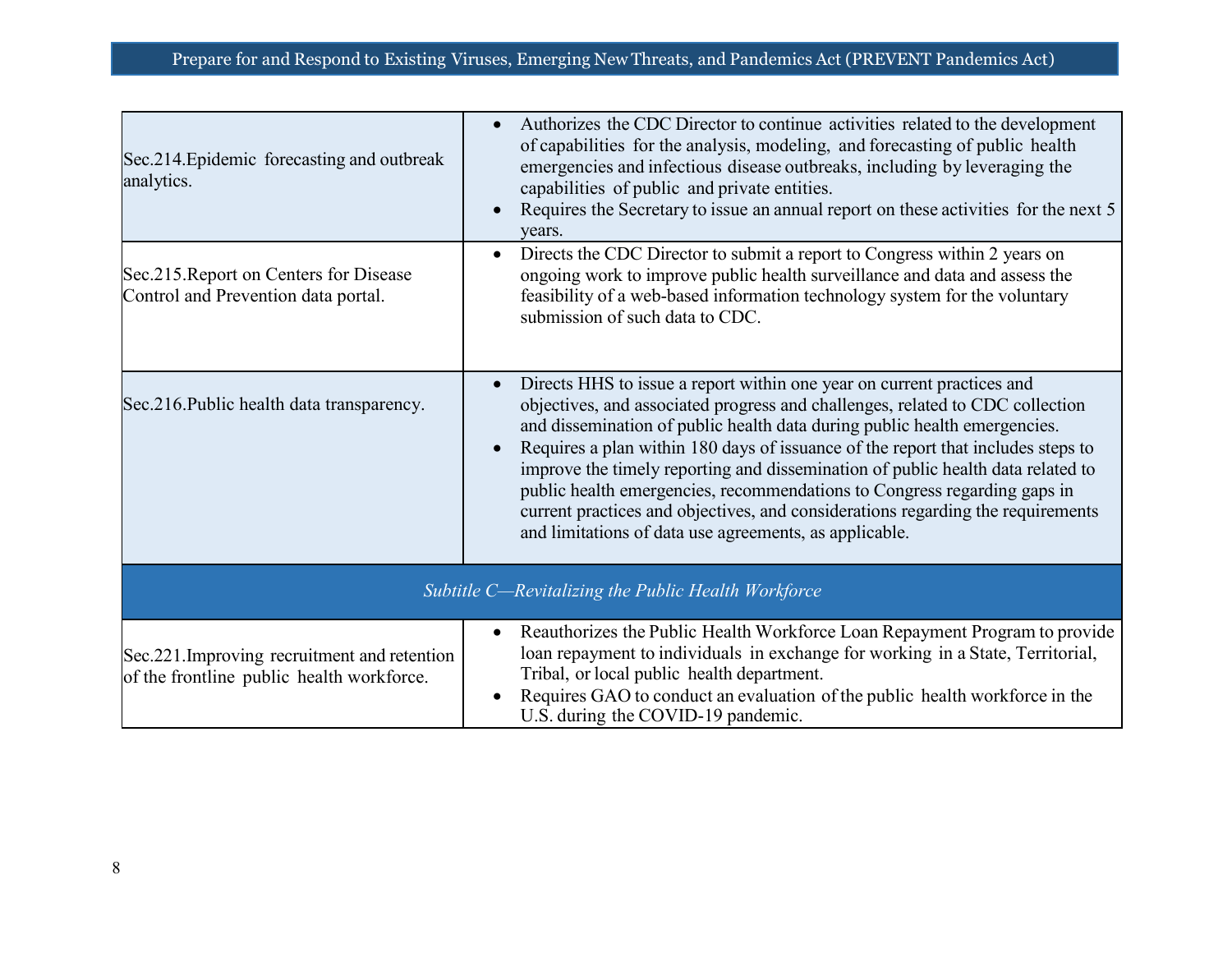| Sec.222. Awards to support community<br>health workers and community health.                                    | Reauthorizes a community health worker program to promote healthy behaviors<br>$\bullet$<br>and outcomes in medically underserved communities through the use of<br>community health workers.<br>Directs funds to be used to recruit, hire, train, and retain community health<br>workers; support community health workers in providing education and<br>outreach in their<br>communities; address social determinants of health and eliminate health<br>disparities; and to educate community members.<br>Requires GAO to submit a report to Congress on the outcomes and<br>effectiveness of the program, as well as coordination with programs operated by<br>HRSA. |
|-----------------------------------------------------------------------------------------------------------------|-------------------------------------------------------------------------------------------------------------------------------------------------------------------------------------------------------------------------------------------------------------------------------------------------------------------------------------------------------------------------------------------------------------------------------------------------------------------------------------------------------------------------------------------------------------------------------------------------------------------------------------------------------------------------|
| Sec.223. Improving public health emergency<br>response capacity.                                                | Improves HHS' ability to quickly mount an initial response to a public health<br>emergency by allowing the Secretary to directly appoint up to [250] individuals<br>to preparedness and response positions within HHS.<br>Requires an annual report to Congress and a GAO study on the use of this<br>authority.                                                                                                                                                                                                                                                                                                                                                        |
| Sec. 224. Extension of authorities to support<br>health professional volunteers at community<br>health centers. | Continues the Health Center Federal Tort Claims Act Volunteer Health<br>Professionals Program.                                                                                                                                                                                                                                                                                                                                                                                                                                                                                                                                                                          |
| Sec.225. Increasing educational<br>opportunities for allied health professions.                                 | Provides authority to the HRSA to increase educational opportunities<br>in physical therapy, occupational therapy, respiratory therapy,<br>audiology, and speech-language pathology professions, for individuals<br>from disadvantaged backgrounds or individuals who are<br>underrepresented in such professions.                                                                                                                                                                                                                                                                                                                                                      |
| Sec.226. Public Health Service Corps<br>annual and sick leave.                                                  | Allows for regulations to be updated to authorize accumulated annual<br>leave up to 120 days for any commissioned officer of the Regular<br>Corps or officer of the Ready Reserve Corps on active duty, consistent<br>with the other uniformed services.                                                                                                                                                                                                                                                                                                                                                                                                                |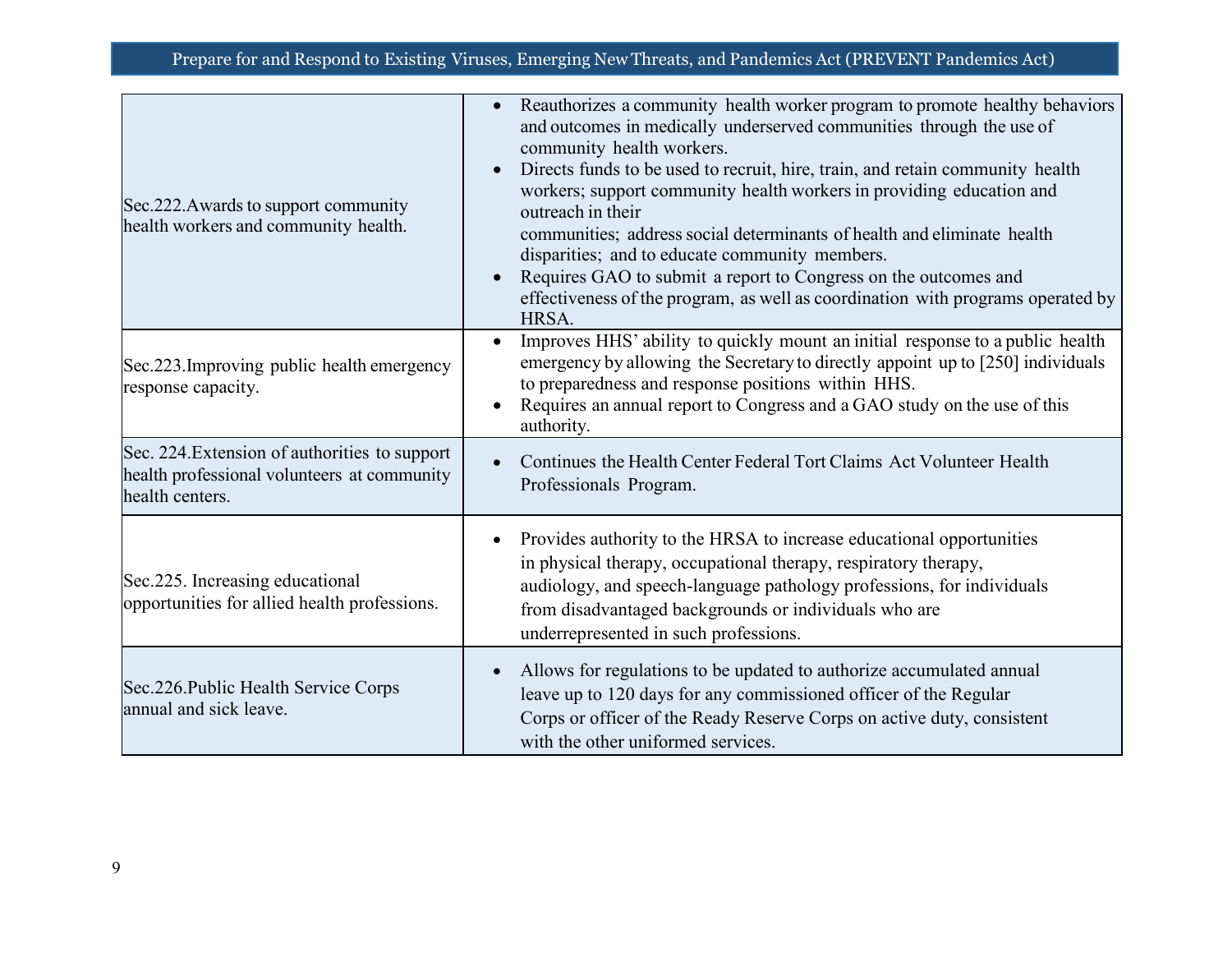| Subtitle D-Improving Public Health Responses                             |                                                                                                                                                                                                                                                                                                                                                                                                                                                                                                                                                                                                                         |
|--------------------------------------------------------------------------|-------------------------------------------------------------------------------------------------------------------------------------------------------------------------------------------------------------------------------------------------------------------------------------------------------------------------------------------------------------------------------------------------------------------------------------------------------------------------------------------------------------------------------------------------------------------------------------------------------------------------|
| Sec. 231. Centers for public health<br>preparedness and response.        | Reauthorizes a network of Centers for Public Health Preparedness and<br>Response to:<br>o translate research findings or strategies into evidence-based practices to<br>inform preparedness and response to public health emergencies;<br>improve awareness of these practices and other relevant scientific or<br>public health information among health care and public health<br>professionals and the public;<br>expand activities, such as through partnerships, to improve public health<br>preparedness and response; and<br>provide technical assistance and expertise to health departments as<br>appropriate. |
| Sec.232. Vaccine distribution plans.                                     | Clarifies that existing authorities of the Secretary to track the initial distribution<br>of federally purchased vaccines to inform decision-makers during an influenza<br>pandemic also apply to other pandemics.                                                                                                                                                                                                                                                                                                                                                                                                      |
| Sec.233. Coordination and collaboration<br>regarding blood supply.       | Directs the Secretary of HHS to ensure coordination and collaboration between<br>relevant Federal departments and agencies related to the safety and availability<br>of the blood supply.<br>Provides a Paperwork Reduction Act (PRA) exemption for voluntary<br>information that is solicited from blood donors or potential blood donors to<br>support the development of recommendations by the Secretary concerning<br>blood donation.                                                                                                                                                                              |
| TITLE III—ACCELERATING RESEARCH AND COUNTERMEASURE DISCOVERY             |                                                                                                                                                                                                                                                                                                                                                                                                                                                                                                                                                                                                                         |
| Subtitle A-Fostering Research and Development and Improving Coordination |                                                                                                                                                                                                                                                                                                                                                                                                                                                                                                                                                                                                                         |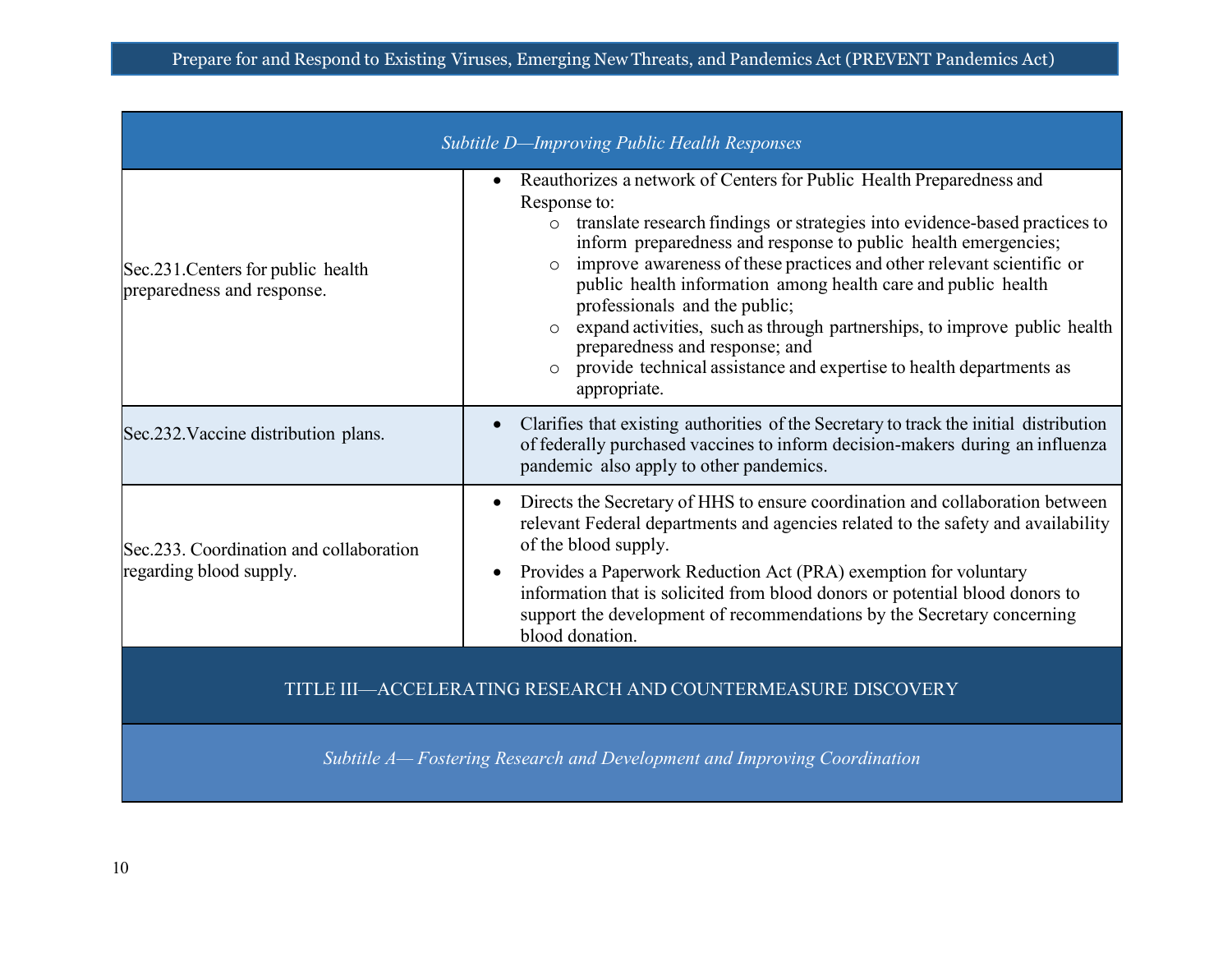| Sec. 301. Research and activities related to<br>long-term health effects of SARS-CoV-2<br>infection. | • Directs HHS to continue conducting or supporting basic, clinical,<br>epidemiological, behavioral, and translational research on the long-term health<br>effects of SARS-CoV-2 infection.<br>• Requires HHS to develop and inform recommendations, guidance, and provide<br>educational materials for health care providers and the general public on the<br>long-term effects of SARS-CoV-2 infection based on this research.<br>• Requires HHS to submit a report to Congress with an overview of the research<br>conducted or supported under this section and any relevant findings. |
|------------------------------------------------------------------------------------------------------|-------------------------------------------------------------------------------------------------------------------------------------------------------------------------------------------------------------------------------------------------------------------------------------------------------------------------------------------------------------------------------------------------------------------------------------------------------------------------------------------------------------------------------------------------------------------------------------------|
| Sec.302. Research centers for pathogens of<br>pandemic concern.                                      | • Requires the National Institute of Allergy and Infectious Diseases (NIAID), in<br>collaboration with ASPR and BARDA, to establish or continue a<br>multidisciplinary research program with research centers to advance the<br>discovery and preclinical development of medical products for priority virus                                                                                                                                                                                                                                                                              |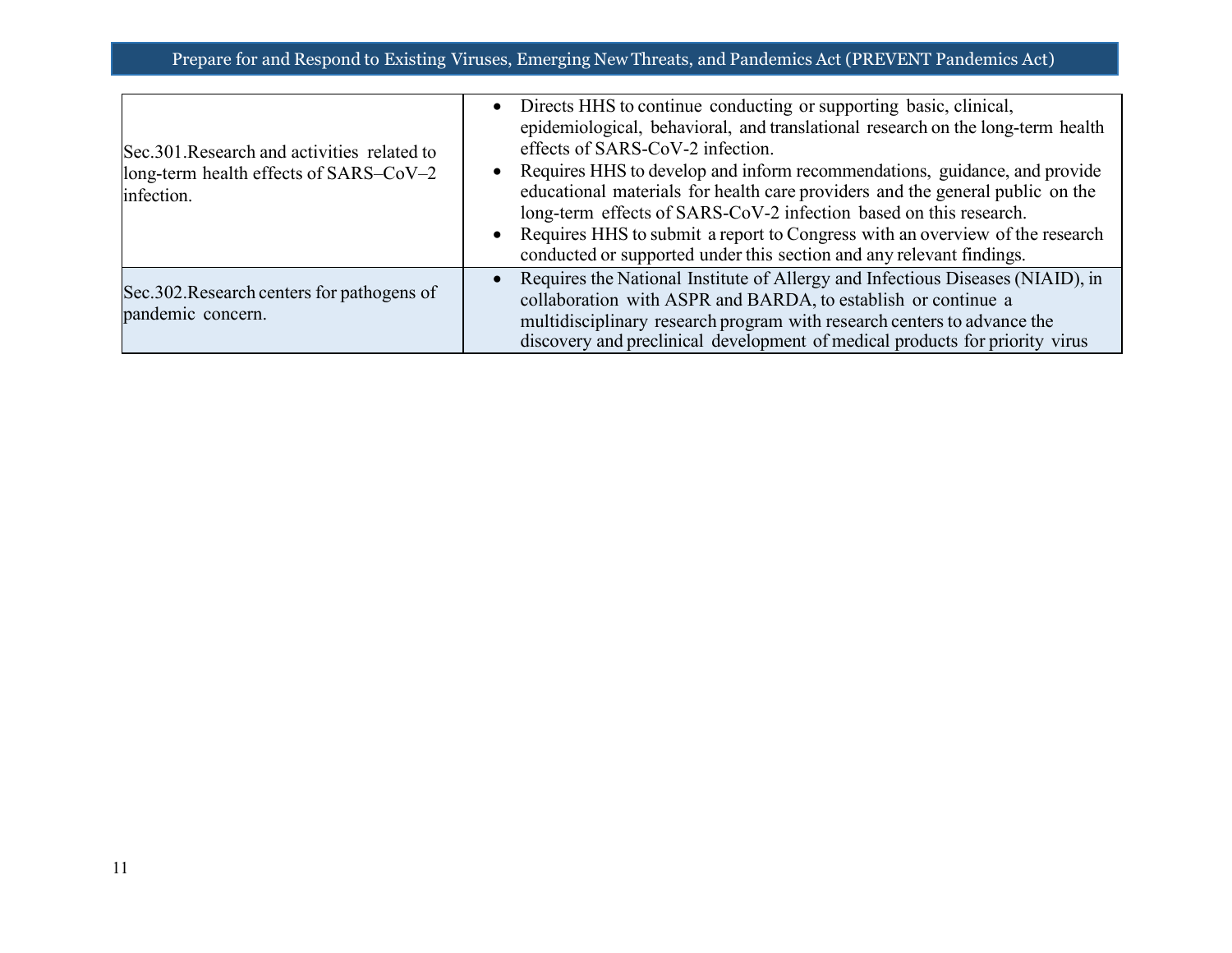|                                                                                     | families and other viral pathogens with the significant potential to cause a<br>pandemic.                                                                                                                                                                                                                                                                                                                                                                                                                                                                                                                               |
|-------------------------------------------------------------------------------------|-------------------------------------------------------------------------------------------------------------------------------------------------------------------------------------------------------------------------------------------------------------------------------------------------------------------------------------------------------------------------------------------------------------------------------------------------------------------------------------------------------------------------------------------------------------------------------------------------------------------------|
| Sec.303. Improving medical countermeasure<br>research coordination.                 | Requires the NIH Director to consult with ASPR, BARDA, CDC, and the heads<br>of other Federal agencies and offices regarding research needs to advance<br>medical countermeasures for any agent or toxin that may cause a public health<br>emergency, or other research needs related to emerging public health threats.                                                                                                                                                                                                                                                                                                |
| Sec.304. Accessing specimen samples and<br>diagnostic tests.                        | Requires HHS to make public policies and procedures related to public and<br>private entities accessing specimens of pathogens to support research and<br>development of medical countermeasures, such as tests.<br>Requires the Secretary to issue guidance on methods for requesting samples and<br>additional considerations for sample access and availability.<br>Allows HHS to contract with public and private entities to improve the rapid<br>development and availability of diagnostic tests to support immediate public<br>health response activities to more quickly address emerging infectious diseases. |
|                                                                                     | Subtitle B- Improving Biosafety and Biosecurity                                                                                                                                                                                                                                                                                                                                                                                                                                                                                                                                                                         |
| Sec.311. Improving control and oversight of<br>select biological agents and toxins. | Reauthorizes the HHS provisions of the Federal Select Agents Program to<br>$\bullet$<br>ensure appropriate training of personnel working with or around select agents<br>and those with administrative or oversight responsibilities related to Select<br>Agent Program-registered facilities.<br>Enhances reporting requirements to Congress regarding releases, losses, and<br>$\bullet$<br>thefts of select agents from federal laboratories.                                                                                                                                                                        |
| Sec.312.Strategy for Federal high-<br>containment laboratories.                     | Requires the Director of the Office of Science and Technology Policy (OSTP)<br>to establish a strategy for the maintenance and coordination of Biosafety Level<br>3 and 4 laboratories that are owned by the Federal Government or were<br>established through federal funds.                                                                                                                                                                                                                                                                                                                                           |
| Sec.313. National Science Advisory Board<br>for Biosecurity.                        | Codifies the National Science Advisory Board for Biosecurity (NSABB),<br>$\bullet$<br>including ex officio members from other departments, and tasks the NSABB<br>with providing departments and agencies with technical advice, guidance, and<br>recommendations related to biosafety and biosecurity oversight of biomedical<br>research.                                                                                                                                                                                                                                                                             |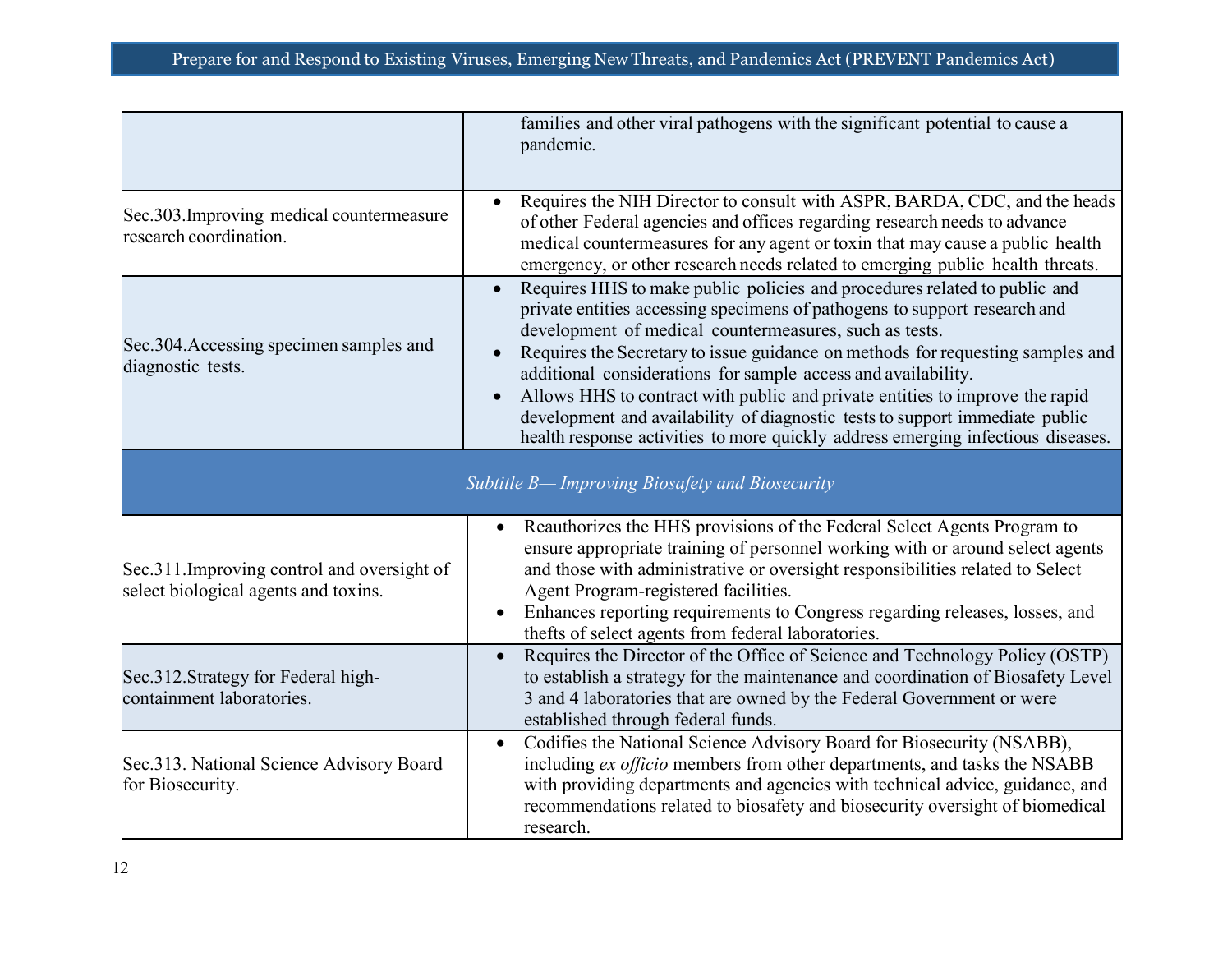|                                                                                      | Allows the NSABB to consider strategies to improve the safety and security of<br>$\bullet$<br>research, including through leveraging new technologies and supporting<br>education and outreach to individuals with respect to safety and security risks<br>associated with such research.<br>Clarifies that changes made under this section shall not apply until work of the<br>NSABB that is ongoing on the date of enactment is completed to ensure that<br>these changes do not disrupt ongoing activities.                                                                                                                                                                                                                                                                                                                                                                                                                                                                    |
|--------------------------------------------------------------------------------------|------------------------------------------------------------------------------------------------------------------------------------------------------------------------------------------------------------------------------------------------------------------------------------------------------------------------------------------------------------------------------------------------------------------------------------------------------------------------------------------------------------------------------------------------------------------------------------------------------------------------------------------------------------------------------------------------------------------------------------------------------------------------------------------------------------------------------------------------------------------------------------------------------------------------------------------------------------------------------------|
| Sec.314. Research to improve biosafety.                                              | Directs HHS to conduct or support research to improve the safe conduct of<br>$\bullet$<br>biomedical research involving pathogens of pandemic potential or select<br>agents.<br>Requires HHS to submit a report to Congress on any research conducted or<br>supported under this section, any relevant findings, and any steps HHS is<br>taking to disseminate such findings to support the reduction of risks associated<br>with such research.                                                                                                                                                                                                                                                                                                                                                                                                                                                                                                                                   |
| Sec.315. Federally-funded research with<br>enhanced pathogens of pandemic potential. | Directs OSTP to review existing federal policies on research proposed for<br>$\bullet$<br>federal funding that may be reasonably anticipated to involve the creation,<br>transfer, or use of pathogens of pandemic potential, establish a federal policy<br>for the consistent review and oversight of such research, and update such policy<br>every four years.<br>Requires the policy to include:<br>o a clear scope for the consistent identification of proposals subject to the<br>policy;<br>measures to appropriately enhance the transparency and public<br>availability of information related to such research;<br>consistent procedures across departments and agencies to identify such<br>research, including research that may not have initially been subject to<br>the policy but may have produced unanticipated results, and monitor<br>such research through the duration of the project period, including work<br>performed by any subrecipients of an award. |
| Subtitle C- Preventing Undue Foreign Influence in Biomedical Research                |                                                                                                                                                                                                                                                                                                                                                                                                                                                                                                                                                                                                                                                                                                                                                                                                                                                                                                                                                                                    |
| Sec.321. Foreign talent programs.                                                    | Requires NIH extramural researchers to disclose participation in foreign talent<br>$\bullet$<br>programs, which includes providing to NIH copies of all grants, contracts, or<br>other agreements related to their participation in such programs.                                                                                                                                                                                                                                                                                                                                                                                                                                                                                                                                                                                                                                                                                                                                 |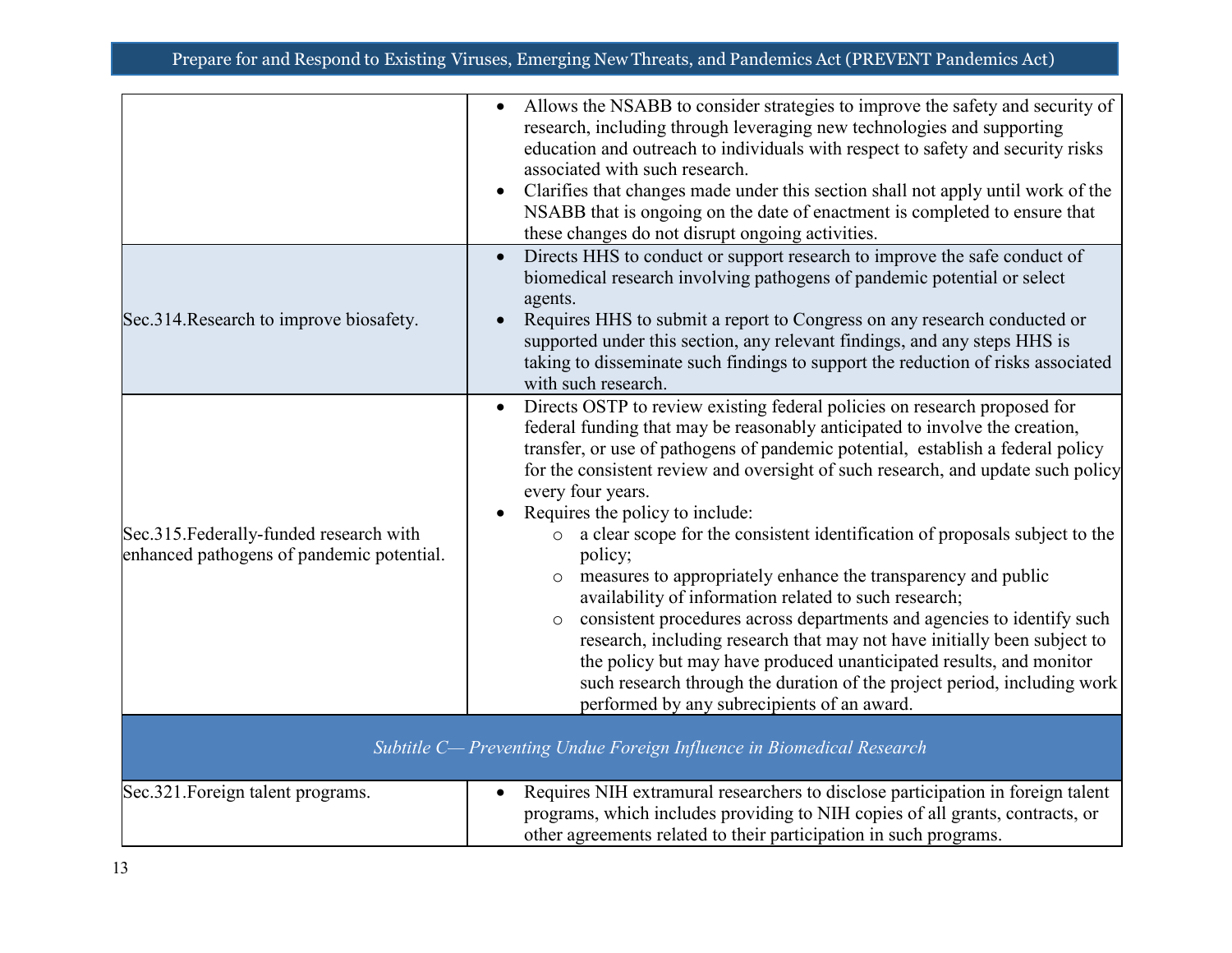| Sec.322. Securing identifiable, sensitive<br>information.        | Requires the HHS Secretary to consult with national security experts to ensure<br>$\bullet$<br>that HHS biomedical research involving human genomic information<br>appropriately considers national security risks.<br>Requires the Secretary to develop a risk framework for assessing and managing<br>$\bullet$<br>such national security risks and develop and implement controls related to the<br>risk framework to ensure appropriate data access and involve individuals with<br>national security expertise in the evaluation of certain data access requests.<br>Directs the Secretary to update human genomic data access and sharing policies<br>$\bullet$<br>related to human genomic data based on emerging national security threats.<br>Requires a briefing to appropriate Congressional committees on the activities<br>$\bullet$<br>carried out under this section.                                                                                                                                                                         |
|------------------------------------------------------------------|--------------------------------------------------------------------------------------------------------------------------------------------------------------------------------------------------------------------------------------------------------------------------------------------------------------------------------------------------------------------------------------------------------------------------------------------------------------------------------------------------------------------------------------------------------------------------------------------------------------------------------------------------------------------------------------------------------------------------------------------------------------------------------------------------------------------------------------------------------------------------------------------------------------------------------------------------------------------------------------------------------------------------------------------------------------|
| Sec.323. Duties of the Director.                                 | Requires the NIH Director to consult with HHS Office of National Security<br>(ONS), the HHS Assistant Secretary for Preparedness and Response, and other<br>relevant agencies regarding HHS biomedical research that may be relevant to<br>national security matters.<br>Requires the NIH Director to ensure that recipients of NIH awards and related<br>$\bullet$<br>entities adhere to appropriate technology practices to secure identifiable,<br>sensitive information.<br>Requires the NIH Director to ensure that recipients of NIH awards are in<br>compliance with the terms and conditions of such award, which may include<br>activities to support awareness of, and compliance with, such terms and<br>conditions by any subrecipients of the award.                                                                                                                                                                                                                                                                                            |
| Sec.324. Protecting America's biomedical<br>research enterprise. | Requires the HHS Secretary to consult with the National Security Advisor, the<br>$\bullet$<br>Director of National Intelligence, the Director of the FBI, and the heads of<br>other relevant agencies, research institutions and advocacy groups, to (1)<br>identify ways to improve the protection of intellectual property and other types<br>of sensitive information in biomedical research, (2) develop strategies to<br>address national security threats in biomedical research, including through<br>foreign talent programs, (3) make recommendations to protect proprietary<br>information from potential misuse that may pose national security risks, and (4)<br>develop a framework to identify areas of federally supported biomedical<br>research that are emerging areas of interest for adversaries and may pose<br>national security risks, if subjected to foreign influence.<br>Requires the HHS Secretary to regularly review policies made under this<br>section and provide updates as appropriate, as well as submit a report to the |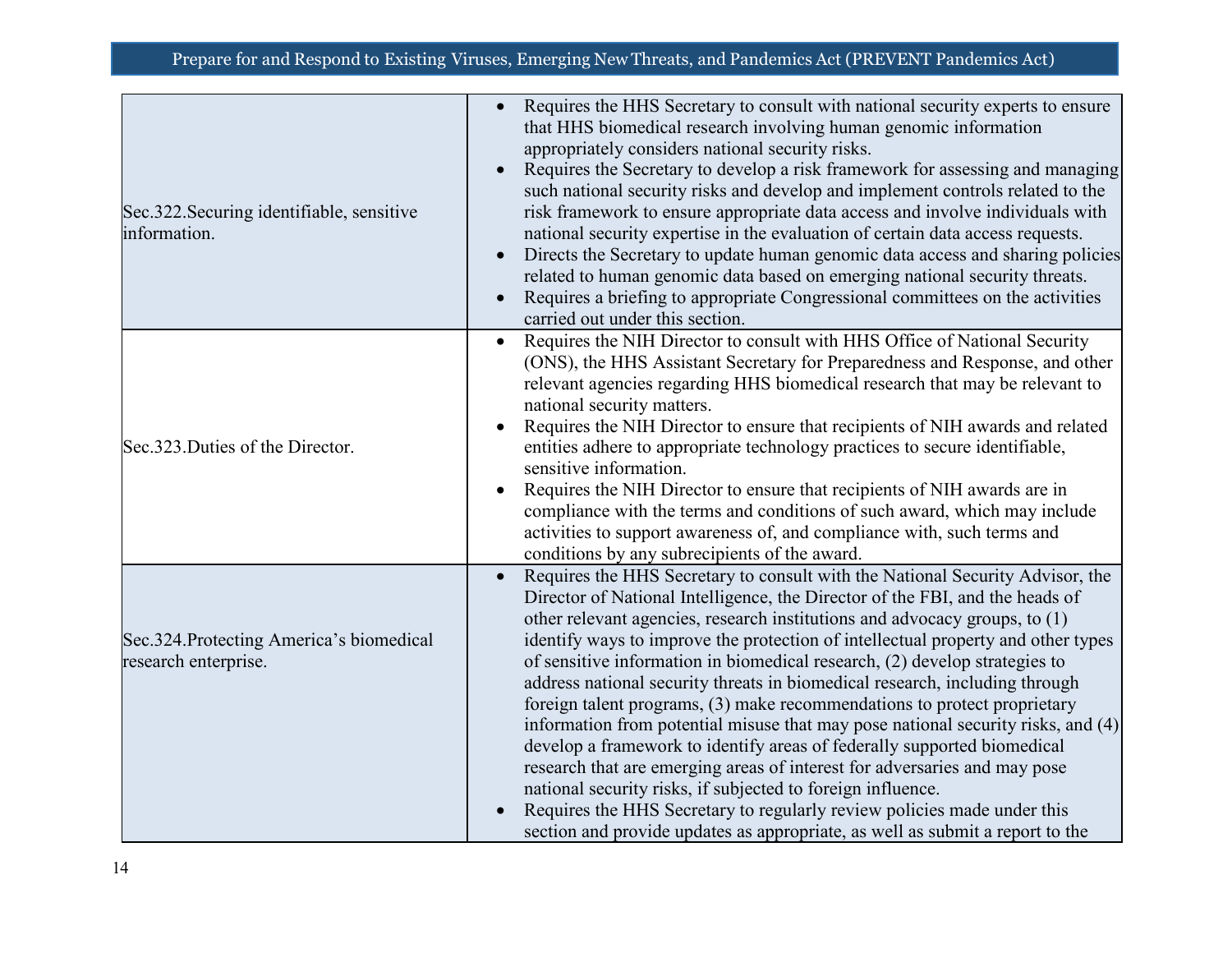|                                                                           | President and relevant congressional committees that addresses the findings<br>and recommendations of this section.                                                                                                                                                                                                                                                                                                                                                                                                                                                                                                                                                                                                                                                                                                                                                                                                                                                                                                               |
|---------------------------------------------------------------------------|-----------------------------------------------------------------------------------------------------------------------------------------------------------------------------------------------------------------------------------------------------------------------------------------------------------------------------------------------------------------------------------------------------------------------------------------------------------------------------------------------------------------------------------------------------------------------------------------------------------------------------------------------------------------------------------------------------------------------------------------------------------------------------------------------------------------------------------------------------------------------------------------------------------------------------------------------------------------------------------------------------------------------------------|
| Sec.325.GAO study.                                                        | Authorizes GAO to assess the extent to which HHS funds are used for human<br>$\bullet$<br>genomic sequencing services or genetic services provided by entities, or<br>subsidiaries of such entities, organized under the laws of a country or countries<br>of concern, as determined by the Director of National Intelligence or the head<br>of another Federal departments and agencies.<br>Requires GAO to make recommendations to address any vulnerabilities<br>$\bullet$<br>identified and submit a report to Congress no later than two years after<br>enactment.                                                                                                                                                                                                                                                                                                                                                                                                                                                           |
| Sec.326. Report on progress to address undue<br>foreign influence.        | Requires the HHS Secretary to submit an annual report to Congress on actions<br>$\bullet$<br>taken to address cases of research misconduct related to foreign influence;<br>document the number of potential cases reported to NIH, cases referred to law<br>enforcement agencies, and enforcement actions taken; and prevent, address,<br>and mitigate research misconduct related to foreign influence.                                                                                                                                                                                                                                                                                                                                                                                                                                                                                                                                                                                                                         |
|                                                                           | TITLE IV—MODERNIZING AND STRENGTHENING THE SUPPLY CHAIN FOR VITAL MEDICAL PRODUCTS                                                                                                                                                                                                                                                                                                                                                                                                                                                                                                                                                                                                                                                                                                                                                                                                                                                                                                                                                |
| Sec.401. Warm base manufacturing capacity<br>for medical countermeasures. | Directs BARDA to support the establishment and maintenance of warm-base<br>domestic manufacturing surge capacity and capabilities so that medical<br>countermeasures can be rapidly manufactured when needed to respond to public<br>health emergencies.<br>Improves coordination and communication between private sector partners,<br>BARDA, and FDA to ensure that this manufacturing capacity and capabilities<br>are appropriately maintained, follow good manufacturing practices, and any<br>related challenges are identified and addressed.<br>Amends a previously required GAO report to also consider plans for the<br>sustainment of this manufacturing capacity and how BARDA is assessing the<br>ability of its award recipients to rapidly manufacture medical countermeasures.<br>Extends the authorization for BARDA's Medical Countermeasure Innovation<br>Partner through Fiscal Year 2028 to improve BARDA's ability to support<br>investment in innovative medical countermeasures and related technologies. |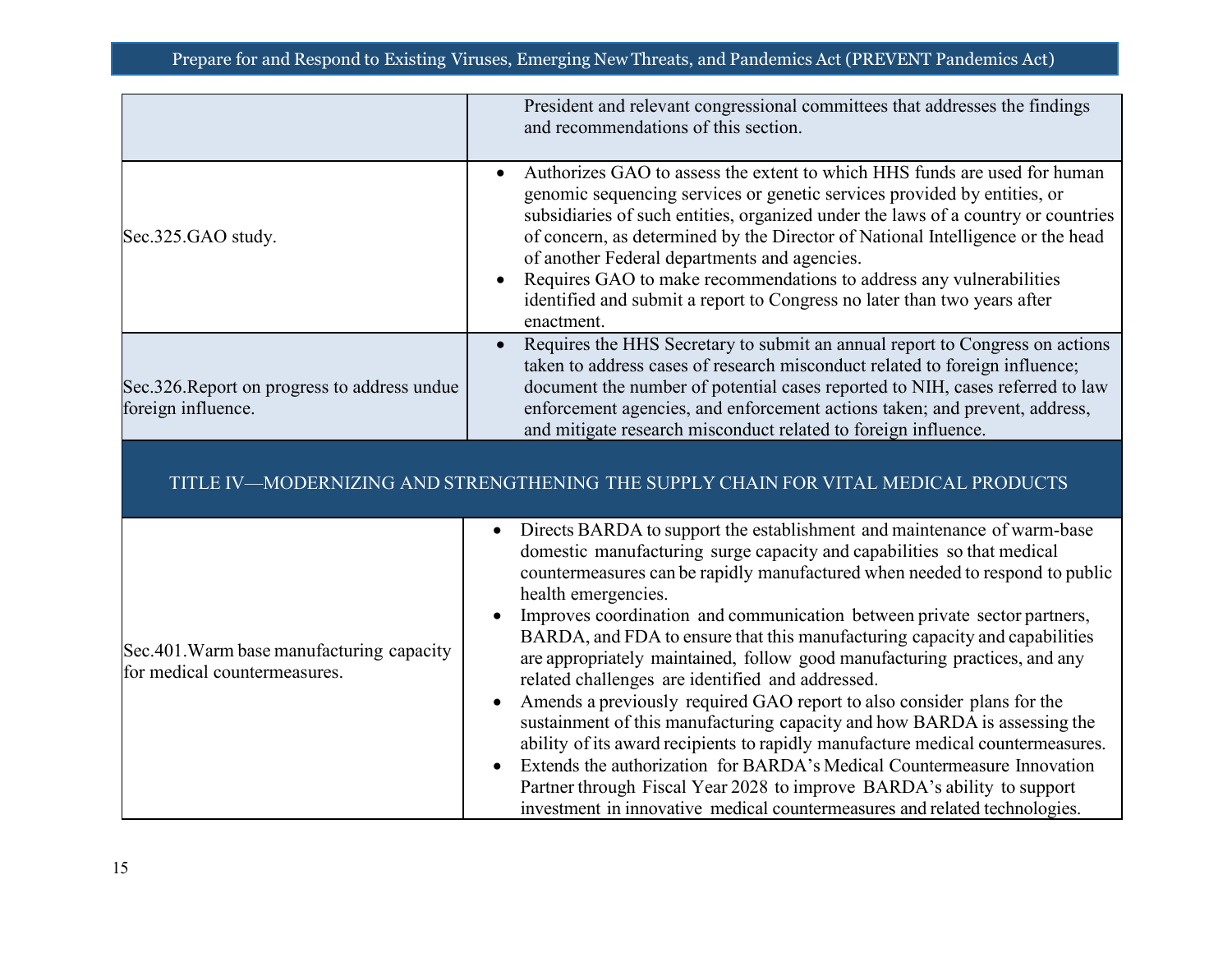| Sec. 402. Supply chain considerations for the<br>Strategic National Stockpile.                             | Amends the SNS Annual Threat-Based Review to include an assessment of the<br>supply chains and any vulnerabilities for products that SNS plans to purchase<br>during the period covered by the Review.                                                                                                                                                                                                                                                                       |
|------------------------------------------------------------------------------------------------------------|------------------------------------------------------------------------------------------------------------------------------------------------------------------------------------------------------------------------------------------------------------------------------------------------------------------------------------------------------------------------------------------------------------------------------------------------------------------------------|
| Sec.403.Strategic National Stockpile<br>equipment maintenance.                                             | Clarifies that, as part of the procedures of the SNS, the Secretary should ensure<br>that items in the stockpile are in working condition so they can be readily<br>deployed when needed.                                                                                                                                                                                                                                                                                    |
| Sec.404. Improving transparency and<br>predictability of processes of the Strategic<br>National Stockpile. | Requires the Secretary to issue guidance on how states, territories, and Tribes<br>$\bullet$<br>can access the SNS and other countermeasures, and factors the Secretary<br>considers when making decisions related to product distribution.<br>Requires the Secretary to convene annual meetings with public health officials,<br>the private sector, and other stakeholders to share information around the<br>maintenance and use of the SNS and future procurement plans. |
| Sec.405. Improving supply chain flexibility<br>for the Strategic National Stockpile.                       | Authorizes the Secretary to enter into contracts to enhance surge capacity and<br>$\bullet$<br>supply chain flexibility for supplies intended for the SNS through vendor-<br>managed inventory and warm-base domestic manufacturing capacity<br>arrangements.<br>Requires a report to Congress on the use of these authorities.                                                                                                                                              |
| Sec.406.Reimbursement for certain supplies.                                                                | Authorizes the Secretary to sell excess products from the SNS to other entities<br>$\bullet$<br>when the cost of maintaining these products in the SNS is not appropriate to<br>meet the needs of the SNS and the transfer of these products does not<br>compromise national security.<br>Requires a report to Congress after two years on the use of this authority.                                                                                                        |
| Sec.407. Action reporting on stockpile<br>depletion.                                                       | Requires the Secretary to report regularly to Congress on SNS content<br>deployment and replenishment plans during a public health emergency.                                                                                                                                                                                                                                                                                                                                |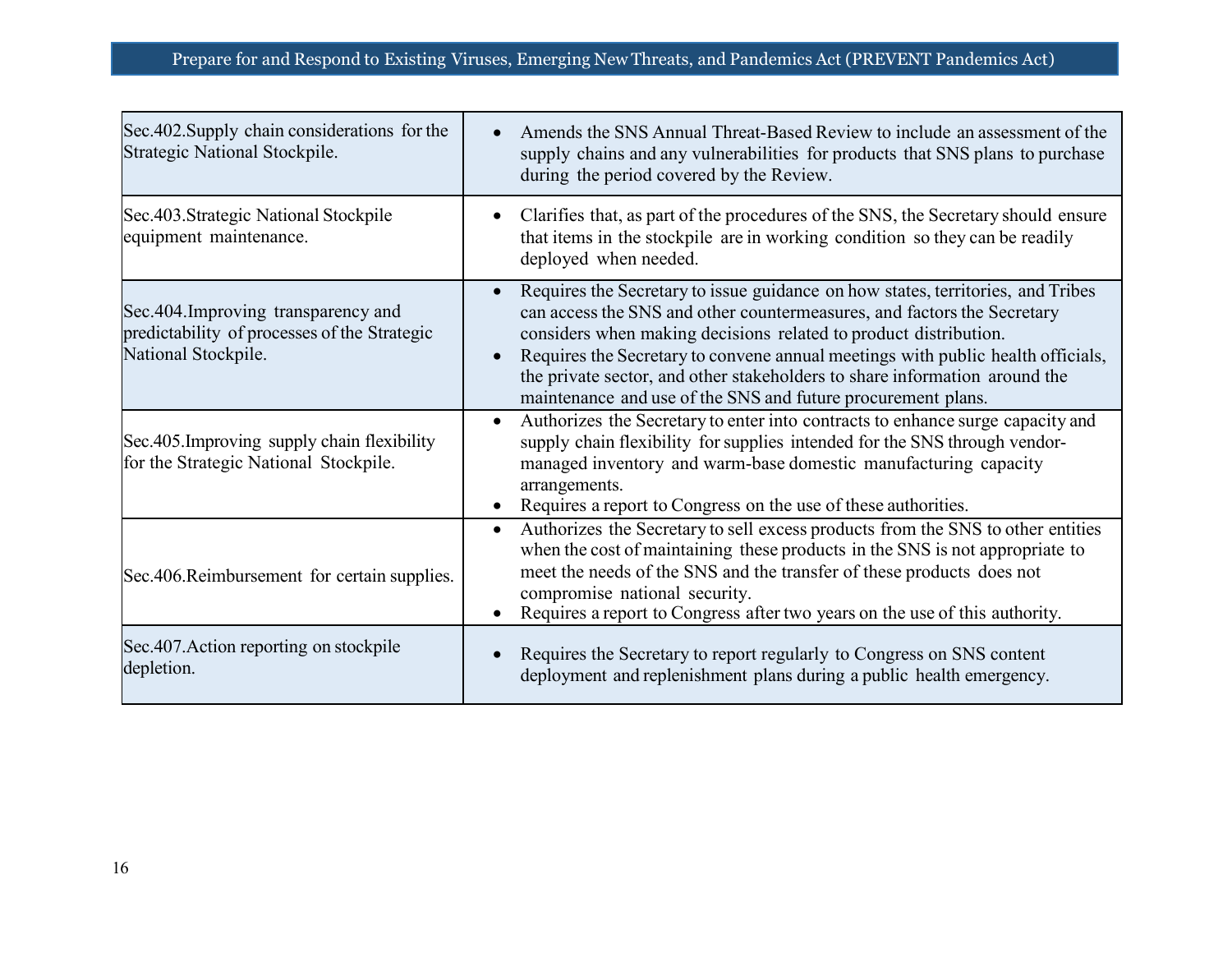| Sec.408. Provision of medical                    | Clarifies that when HHS deploys products to states to respond to a public health                                                                                                                                                                                                                                                                                                                                                                                                                                                                                                                                                                                         |
|--------------------------------------------------|--------------------------------------------------------------------------------------------------------------------------------------------------------------------------------------------------------------------------------------------------------------------------------------------------------------------------------------------------------------------------------------------------------------------------------------------------------------------------------------------------------------------------------------------------------------------------------------------------------------------------------------------------------------------------|
| countermeasures to Indian programs and           | emergency, the Secretary should also make these products directly available to                                                                                                                                                                                                                                                                                                                                                                                                                                                                                                                                                                                           |
| facilities                                       | Tribes that are affected by the public health emergency.                                                                                                                                                                                                                                                                                                                                                                                                                                                                                                                                                                                                                 |
| Sec. 409. Grants for state strategic stockpiles. | Authorizes a pilot program to support states in establishing, expanding, or<br>maintaining stockpiles of medical supplies needed to respond to a public health<br>emergency or disaster.<br>Requires HHS to issue guidance to all states within 180 days on best practices<br>and strategies for maintaining stockpiles, such as the types of products that may<br>be appropriate to maintain in a stockpile, use of vendor-managed inventory<br>arrangements, and purchasing products made in America.<br>Requires a report to Congress and GAO report assessing the impacts of the pilot<br>program and technical assistance provided by HHS to states on stockpiling. |

TITLE V—ENHANCING DEVELOPMENT AND COMBATING SHORTAGES OF MEDICAL PRODUCTS

|                                                                        | Subtitle A-Development and Review                                                                                                                                                                                                                                                                                                                                                           |
|------------------------------------------------------------------------|---------------------------------------------------------------------------------------------------------------------------------------------------------------------------------------------------------------------------------------------------------------------------------------------------------------------------------------------------------------------------------------------|
| Sec.501. Advancing qualified infectious<br>disease product innovation. | Expands eligibility for the Qualified Infectious Disease Product (QIDP)<br>designation to include biological products.<br>Updates priority review eligibility for products that receive a QIDP designation<br>to provide that the first application that requires clinical data (other than<br>bioavailability studies) to demonstrate safety or effectiveness receives priority<br>review. |
| Sec. 502. Modernizing clinical trials.                                 | Requires FDA to issue three guidances to modernize and improve clinical trials,<br>including on the use of:<br>Digital health technologies in clinical trials to help improve recruitment,<br>participation, and data collection.<br>Decentralized clinical trials to improve trial participant engagement and<br>$\circ$<br>advance the use of flexible and novel clinical trial designs.  |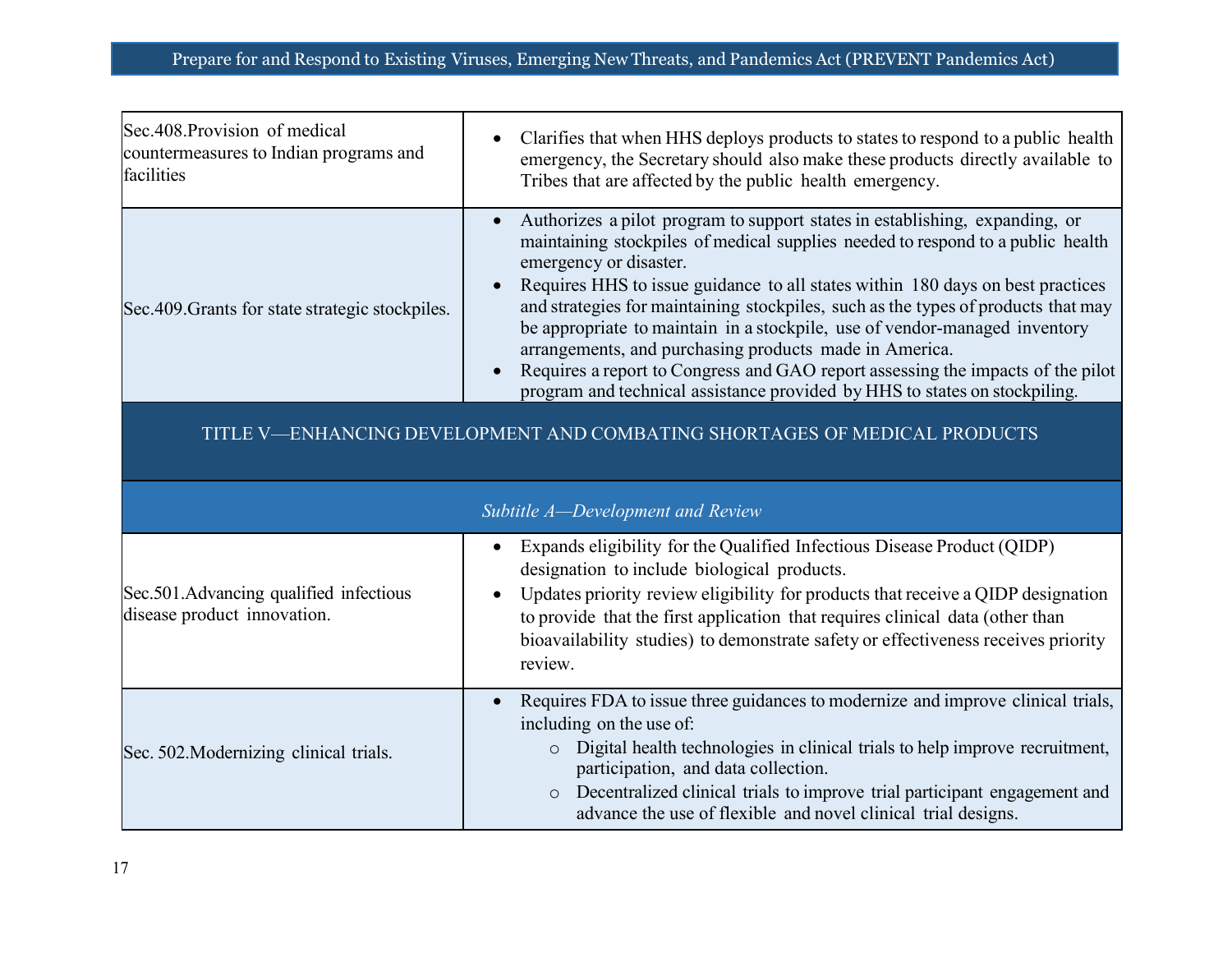|                                                                | o Seamless, concurrent, and other innovative clinical trial designs to<br>support the expedited development and review of drugs and biological<br>products.<br>Requires FDA to work with foreign regulators with respect to the use of<br>digital health technologies in clinical trials, decentralized clinical trials,<br>seamless, concurrent, and other innovative clinical trial designs.         |
|----------------------------------------------------------------|--------------------------------------------------------------------------------------------------------------------------------------------------------------------------------------------------------------------------------------------------------------------------------------------------------------------------------------------------------------------------------------------------------|
| Sec.503. Accelerating countermeasure<br>development and review | Codifies FDA's successful Coronavirus Treatment Acceleration Program to<br>ensure expedited action for the development and review of countermeasures<br>during future public health emergencies.                                                                                                                                                                                                       |
| Sec.504. Third party test evaluation during<br>emergencies.    | Clarifies FDA's authority to consult with third parties to evaluate and make<br>recommendations with respect to in vitro diagnostic tests offered for use during<br>a public health emergency, which will enable FDA to prioritize its response<br>efforts and surge where needed during future emergencies.<br>Requires FDA to issue guidance to facilitate such consultations with third<br>parties. |
| Sec.505. Faciliating the use of real world<br>evidence.        | Requires FDA to issue or revise guidance on the use of real-world data and real-<br>world evidence to support regulatory decision making, including with respect to<br>real-world data and real-world evidence from products authorized for<br>emergency use.                                                                                                                                          |
| Sec.506. Platform technologies.                                | Creates a platform technology designation program to support the development<br>and review of new treatments and countermeasures that use cutting-edge,<br>adaptable platform technologies that can be incorporated or used in more than<br>one drug or biological product.<br>Requires FDA to issue guidance on the implementation of the new designation.                                            |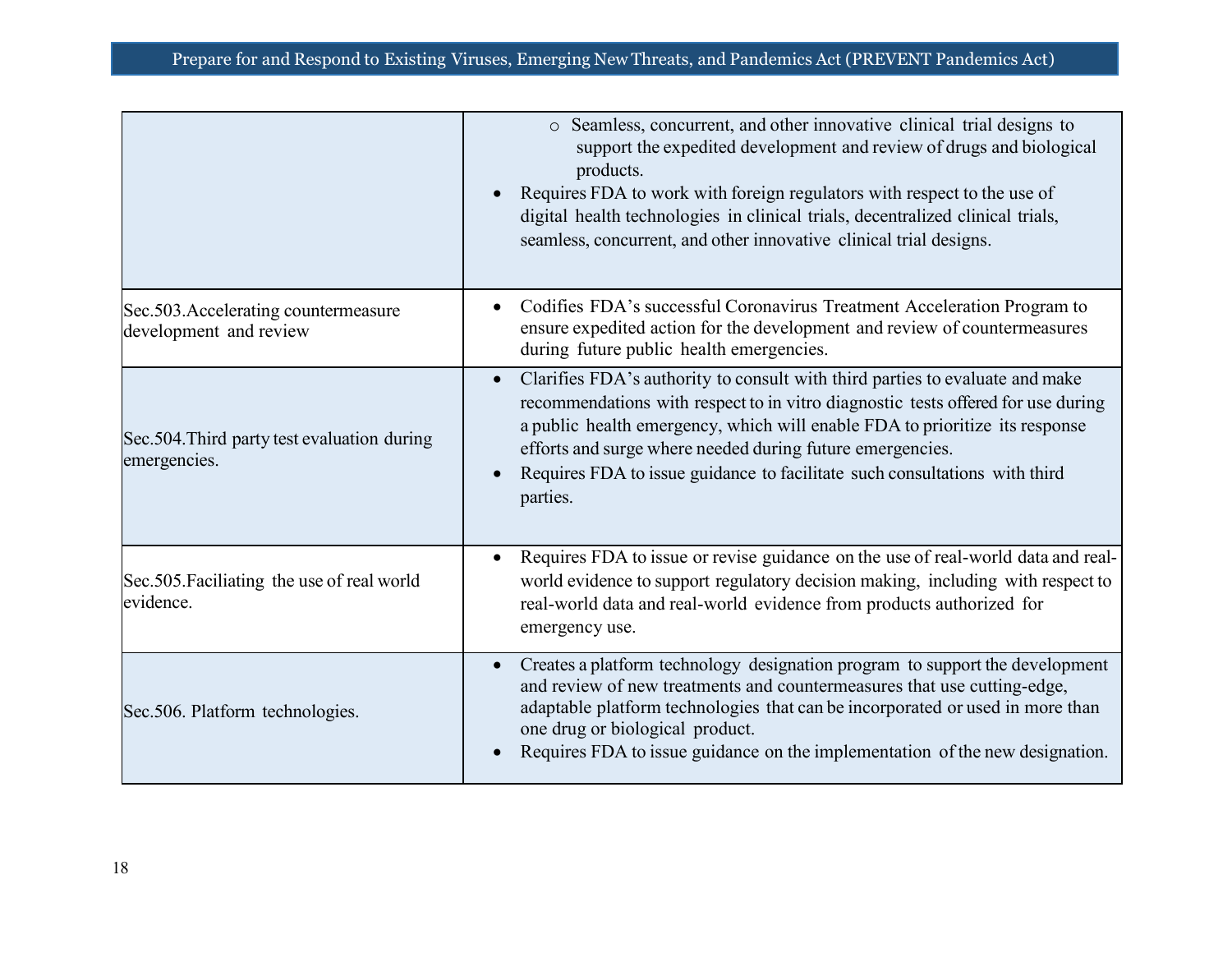| Sec.507. Increasing EUA decision<br>transparency.                            | Provides FDA with authority to share more safety and effectiveness information<br>with the public about products authorized for emergency use.                                                                                                                                                                                                                                                                                                                                                         |
|------------------------------------------------------------------------------|--------------------------------------------------------------------------------------------------------------------------------------------------------------------------------------------------------------------------------------------------------------------------------------------------------------------------------------------------------------------------------------------------------------------------------------------------------------------------------------------------------|
| Sec.508. Improving FDA guidance and<br>communication.                        | Requires publication of a report identifying best practices across the FDA and<br>other applicable agencies for the development, issuance, and use of guidance<br>documents and for communications with product sponsors and other<br>stakeholders, and a plan for implementing such best practices.<br>Requires FDA to publish a report on the agency's best practices for<br>communicating with medical product sponsors and other stakeholders, and a<br>plan for implementing such best practices. |
| Sec.509.GAO study and report on hiring<br>challenges at FDA.                 | Directs GAO to issue a report assessing FDA's hiring, recruiting,<br>professional development, and retention<br>practices, policies, and processes, and their impact on FDA's ability to carry out<br>its public health mission, particularly in light of the COVID-19 pandemic.                                                                                                                                                                                                                       |
|                                                                              | Subtitle B-Mitigating Shortages                                                                                                                                                                                                                                                                                                                                                                                                                                                                        |
| Sec.511. Ensuring registration of foreign drug<br>and device establishments. | Clarifies that all foreign drug and device establishments that manufacture or<br>process drugs or devices intended to be marketed in the United States must<br>register with FDA, including products manufactured at an establishment that are<br>not directly imported into the United States.                                                                                                                                                                                                        |
| Sec.512. Extending expiration dates for<br>certain drugs.                    | Requires FDA to issue or revise guidance to address recommendations for drug<br>sponsors regarding the submission of stability data in applications and<br>establishing the longest feasible expiration dates scientifically supported by<br>such data, in order to help mitigate or prevent potential drug shortages.<br>Requires FDA to issue a report on the number and type of drugs for which the<br>Secretary has requested a labeling change to extend the expiration date and                  |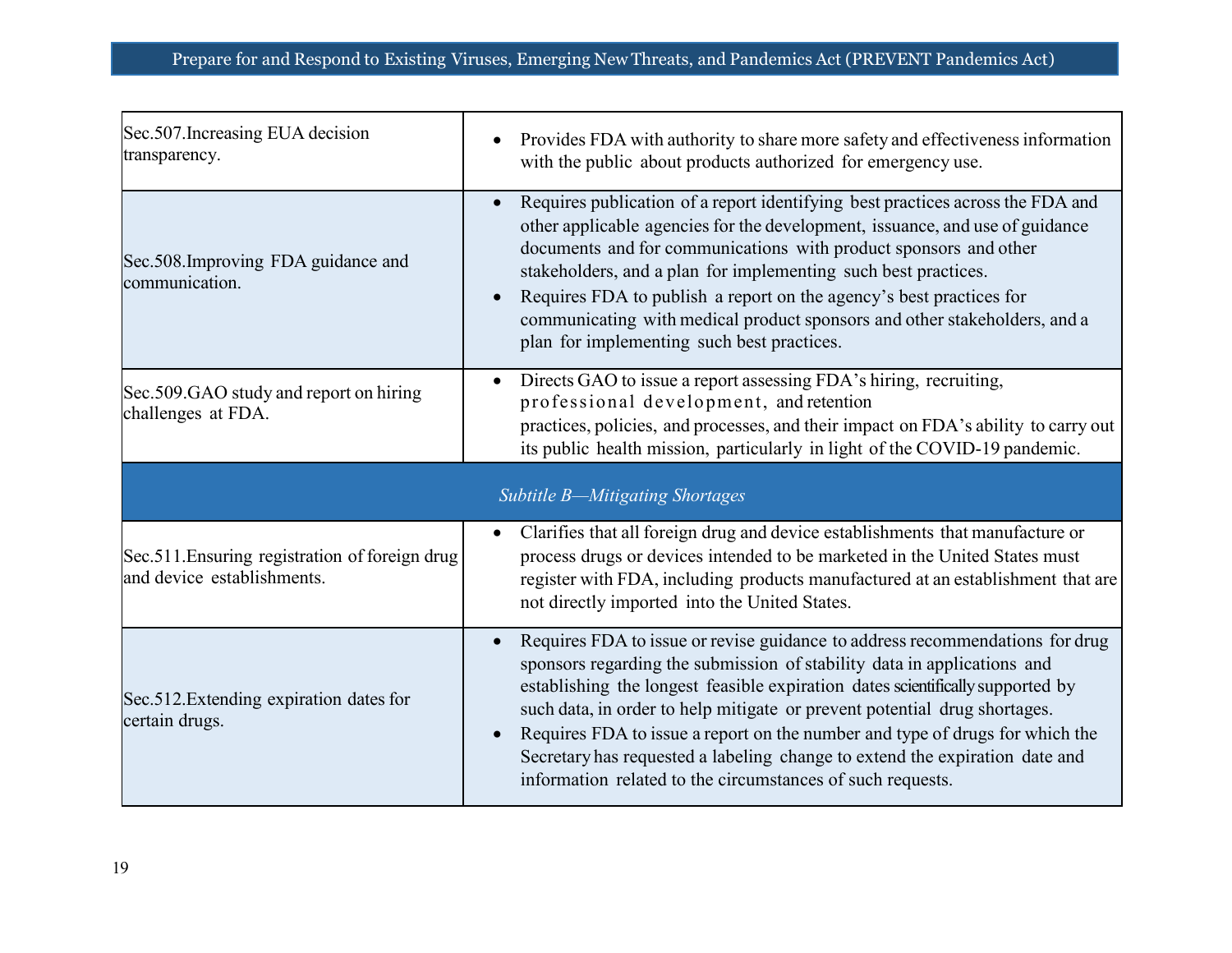| Sec.513. Unannounced foreign facility<br>inspections pilot program.       | Requires FDA to conduct a pilot program to increase the conduct of<br>unannounced inspections of foreign drug facilities, and issue a report to evaluate<br>any differences between unannounced and announced inspections, barriers to<br>conducting unannounced inspections, and challenges to achieving parity<br>between domestic and foreign human drug facility inspections.                                                                                                                                                        |
|---------------------------------------------------------------------------|------------------------------------------------------------------------------------------------------------------------------------------------------------------------------------------------------------------------------------------------------------------------------------------------------------------------------------------------------------------------------------------------------------------------------------------------------------------------------------------------------------------------------------------|
| Sec.514. Combatting counterfeit devices.                                  | Strengthens FDA enforcement authority against, and increases the penalties for,<br>selling counterfeit medical devices, including personal protective equipment, in<br>the United States.                                                                                                                                                                                                                                                                                                                                                |
| Sec.515.Strengthening medical device<br>supply chains.                    | Requires manufacturers of certain critical medical devices to develop, maintain,<br>and implement a redundancy risk management plan (which are currently<br>required for drug manufacturers) to help ensure that supply chains for such<br>devices are more resilient.                                                                                                                                                                                                                                                                   |
| Sec.516. Preventing medical device<br>shortages.                          | Expands the circumstances when shortage notifications are required for medical<br>$\bullet$<br>devices to include circumstances that are likely to lead to a meaningful<br>disruption in the supply of a device, or a shortage of a device that cannot be<br>reasonably substituted by another device that is not in shortage.<br>Clarifies that FDA may receive voluntary notifications of supply disruptions of<br>certain critical medical devices, and requires FDA to issue guidance to facilitate<br>such voluntary notifications. |
| Sec. 517. Remote records assessments for<br>medical devices.              | Authorizes FDA to request from device manufacturers, in addition to drug<br>manufacturers, certain records in advance of or in lieu of an inspection, and<br>requires FDA to provide drug and device manufacturers with a rationale for its<br>request of such records.<br>Requires FDA to publish guidance on how it intends to issue requests for<br>records in advance of or in lieu of an inspection.                                                                                                                                |
| Sec.518.Advanced manufacturing<br>technologies designation pilot program. | Creates an advanced manufacturing pilot program to expedite the development<br>and review of novel manufacturing approaches for drugs that will improve drug                                                                                                                                                                                                                                                                                                                                                                             |